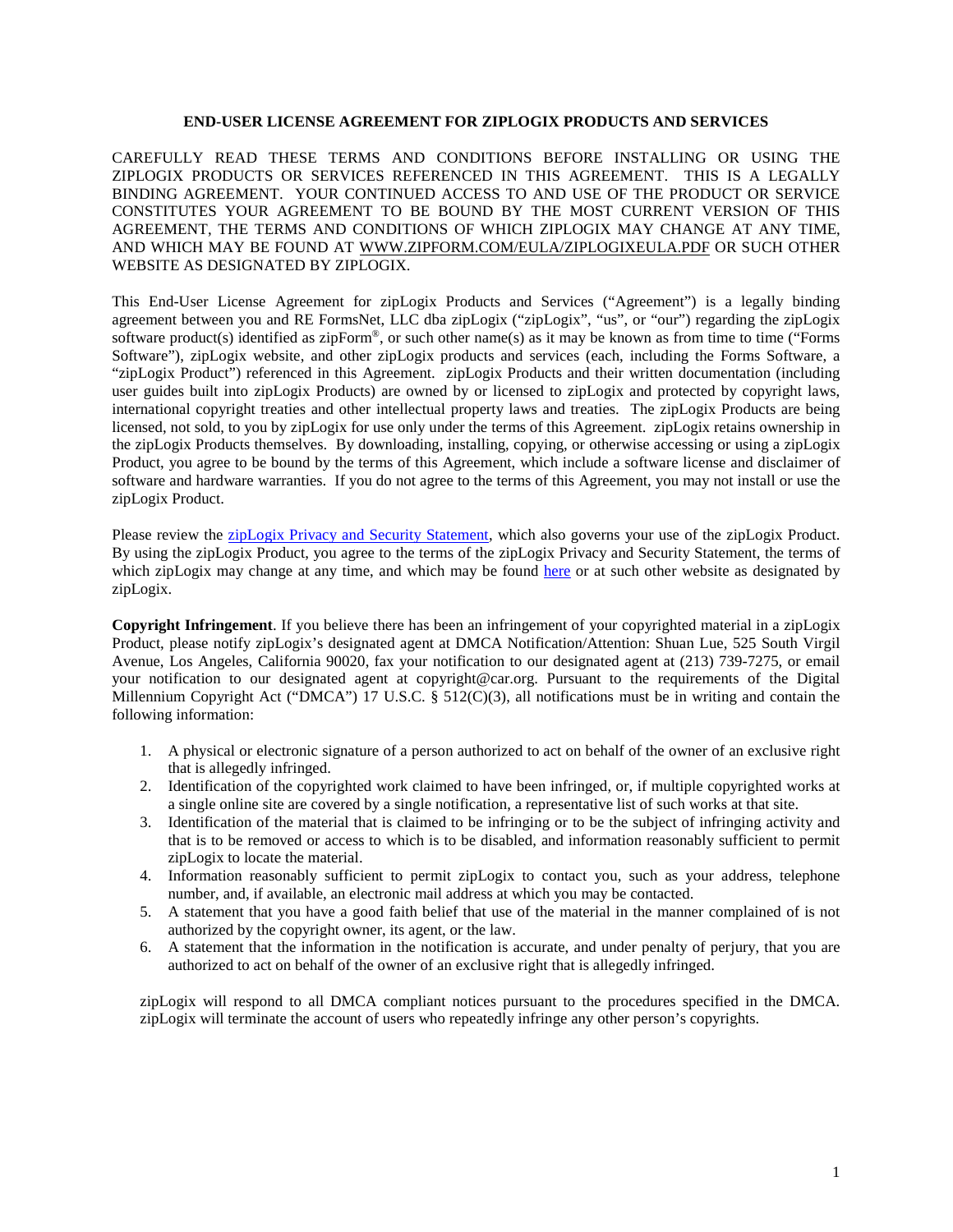## **TERMS AND CONDITIONS FOR ALL ZIPLOGIX PRODUCTS**

## **SECTION 1. GENERAL TERMS AND CONDITIONS.**

A. Account Setup. Use of a zipLogix Product may require that you open an account. Your broker or administrator may do this for you, or you may do this yourself. During the registration process, you must provide us with current, complete and accurate information as prompted by the applicable registration form(s). Your email address will be required, and you will need to choose a password. Our use of your email address is an integral part of the zipLogix Product. You will need your email address to log into the zipLogix Product, and in some circumstances the zipLogix Product will auto-generate email messages to you. You agree to timely update your account information so that it remains current, complete and accurate throughout the term of this Agreement.

B. Password; Account Activities. You are entirely responsible for maintaining the confidentiality of your password, security question(s) and answer(s), and all other zipLogix Product account credentials. Furthermore, you are entirely responsible for any and all activities that occur under your account. You agree to notify zipLogix immediately of any unauthorized access or use of your account or any other breach of security that potentially compromises the privacy of your account credentials, documents or information. zipLogix will not be liable for any loss that you may incur as a result of someone else using your password or account, either with or without your knowledge. You may be held liable for losses incurred by zipLogix or another party due to someone else using your account or password. You may not, at any time, give your zipLogix password or credentials to anyone else, allow anyone else to use your zipLogix account, password or credentials or use anyone else's zipLogix account, password or credentials. Giving your zipLogix password or credentials to another person, allowing another person to use your zipLogix account, password or credentials, or using another person's zipLogix account, password or credentials is a material breach of this Agreement.

C. Monitoring. zipLogix has no obligation, but reserves the right, to monitor and review your account information and history and the content and materials uploaded by you or others in the Forms Software or any other zipLogix Product for the purpose of determining compliance with this Agreement or to detect illegal activity. For monitoring and other business purposes, information about you and the association(s) of REALTORS® you are a member of, if any, may be attached to documents exported from the Forms Software in .pdf format. zipLogix reserves the right at all times to disclose any information obtained through monitoring as zipLogix deems appropriate.

D. Prohibitions on Use. As a condition of your use of any zipLogix Product, you agree that you will not use the zipLogix Product for any purpose that is unlawful or prohibited by these terms, conditions, and notices. You may not use the zipLogix Product in any manner that could damage, disable, overburden, or impair any zipLogix server(s), or the network(s) connected to any zipLogix server(s), or interfere with any other party's use of the zipLogix Product. You may not attempt to gain unauthorized access to the zipLogix Product, other accounts, computer systems or networks connected to any zipLogix server(s), through hacking, password mining or any other means. You may not obtain or attempt to obtain any materials or information through any means not intentionally made available through the zipLogix Product. By way of example, and not as a complete list, you agree that when using the zipLogix Product, you will not

- upload files that contain viruses, Trojan horses, worms, time bombs, corrupted files, or any other similar software or programs that may damage the operation of another's computer or property of another.
- harvest or otherwise collect information about others, including e-mail addresses.
- create a false identity.
- publish, post, upload, distribute or disseminate any inappropriate, profane, defamatory, obscene, indecent or unlawful topic, name, material or information.
- violate any code of conduct or other guidelines which may be applicable.
- violate any applicable laws or regulations, including but not limited to those relating to privacy, personal information, telephone calls, faxes, e-mails and security breaches.
- use, download or otherwise copy, or provide (whether or not for a fee) to a person or entity any directory of users of the zipLogix Product or other user or usage information or any portion thereof.
- use the zipLogix Product or the zipLogix server(s) in connection with surveys, contests, junk email, spamming or any duplicative or unsolicited messages (commercial or otherwise).
- separate font software which generates typeface designs from zipLogix Products containing such software.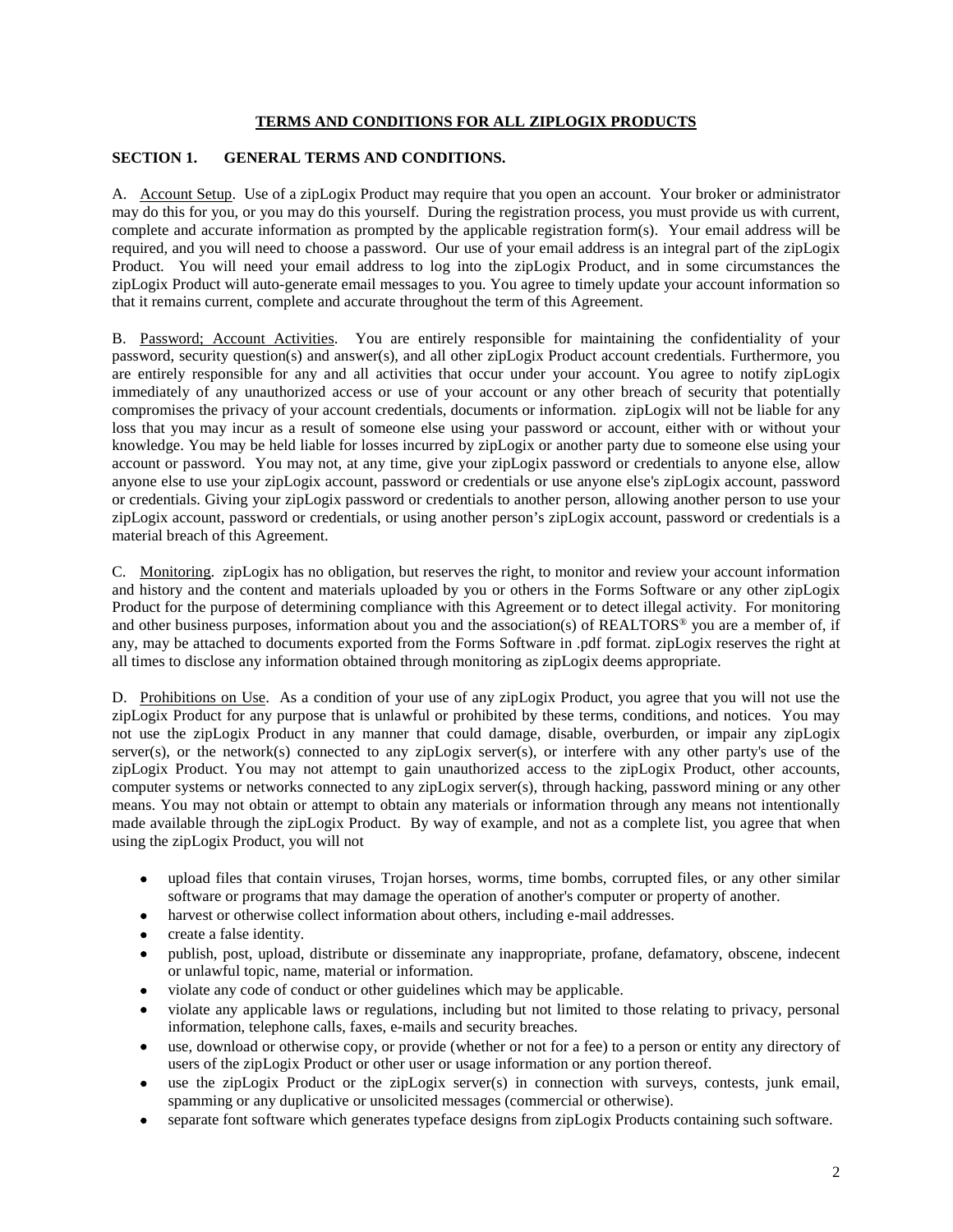E. Use Without a Valid License. Use of each zipLogix Product requires that you have and maintain a valid license. By using a zipLogix Product, you represent and warrant that you have a valid license to use such zipLogix Product. If you download, install, copy, or otherwise access and use a zipLogix Product without a valid license, you acknowledge and agree that you are in material breach of this Agreement. Your license to use zipLogix Products is conditioned on your payment of any agreed-upon amounts between you and zipLogix, and your license may be terminated by zipLogix for nonpayment of any such amounts. If your zipLogix Product account was purchased by your broker as an Admin Seat (as defined in Section  $2(A)$ ), you hereby certify that you will not engage in any activities requiring a real estate license in your state concurrently with your use and access of the Admin Seat. Engaging in any activities requiring a real estate license concurrently with use and access of an Admin Seat shall be considered a material breach of this Agreement.

F. Backup Copies. If permitted by a zipLogix Product, you may make copies of the zipLogix Product as necessary for backup and archival purposes.

#### **SECTION 2. LICENSE TERMS FOR ZIPLOGIX PRODUCTS**

A. Grant of License; Permission to Verify Membership with Board/Association of REALTORS®.

1. Individual Purchase. If you purchased the zipLogix Product as an individual user, zipLogix grants you a license, on the terms and conditions in this Agreement, to use the zipLogix Product for a period commencing on the date of purchase and ending twelve (12) months after the date of purchase.

2. Multi-User or Third Party Purchase. If you are using a multi-user version of the zipLogix Product, or if the zipLogix Product is being provided to you under the terms of an agreement between zipLogix or Real Estate Business Services, Inc. ("REBS") and a third party, such as your real estate brokerage, a board/association of REALTORS® or a multiple listing service, zipLogix grants you a license, on the terms and conditions in this Agreement, to use the zipLogix Product for a period commencing on the date zipLogix creates your account and ending one (1) year after the date zipLogix creates your account; provided, however, that your license may terminate earlier in accordance with the agreement between zipLogix or REBS and the third party. Please see Section 4 for more information on termination of your zipLogix Product license.

3. zipForm® Team Edition. If you are using the zipForm® Team Edition, or if the zipLogix Product is being provided to you under the terms of an agreement between zipLogix or Real Estate Business Services, Inc. ("REBS") and a third party, such as your real estate brokerage, a board/association of REALTORS® or a multiple listing service, zipLogix grants you a license, on the terms and conditions in this Agreement, to use the zipLogix Product for a period commencing on the date zipLogix creates the team account in zipForm® Team Edition and ending one (1) year after the date zipLogix creates the team account in zipForm® Team Edition; provided, however, that your license may be terminated earlier by the administrator of your team account or in accordance with the agreement between zipLogix or REBS and the third party. Please see Section 4 for more information on termination of your license to the zipForm® Team Edition.

4. Membership Verification. If you are a REALTOR®, you hereby grant zipLogix permission to obtain information from the National Association of REALTORS® ("NAR") concerning boards/associations of REALTORS® of which you are a member, so that zipLogix may confirm you are authorized to access the applicable board/association of REALTORS®' library of forms.

5. Third Party Invitee. If you are invited by a third party to use the zipLogix Product in order to access, view, review and/or sign electronic documents, you are granted a limited, personal, non-exclusive, non-transferable, nonsublicensable, royalty-free license to use the zipLogix Product only for the limited purpose for which you were invited by such third party.

6. Certified Trainers. If you are a current certified trainer for a zipLogix Product, zipLogix hereby grants you a limited, personal, non-exclusive, non-transferable, non-sublicensable license to use the zipLogix Product solely in connection with your training activities as a certified trainer. You may not use the zipLogix Product in connection with actual real estate transactions or for any other purpose whatsoever unless otherwise expressly licensed by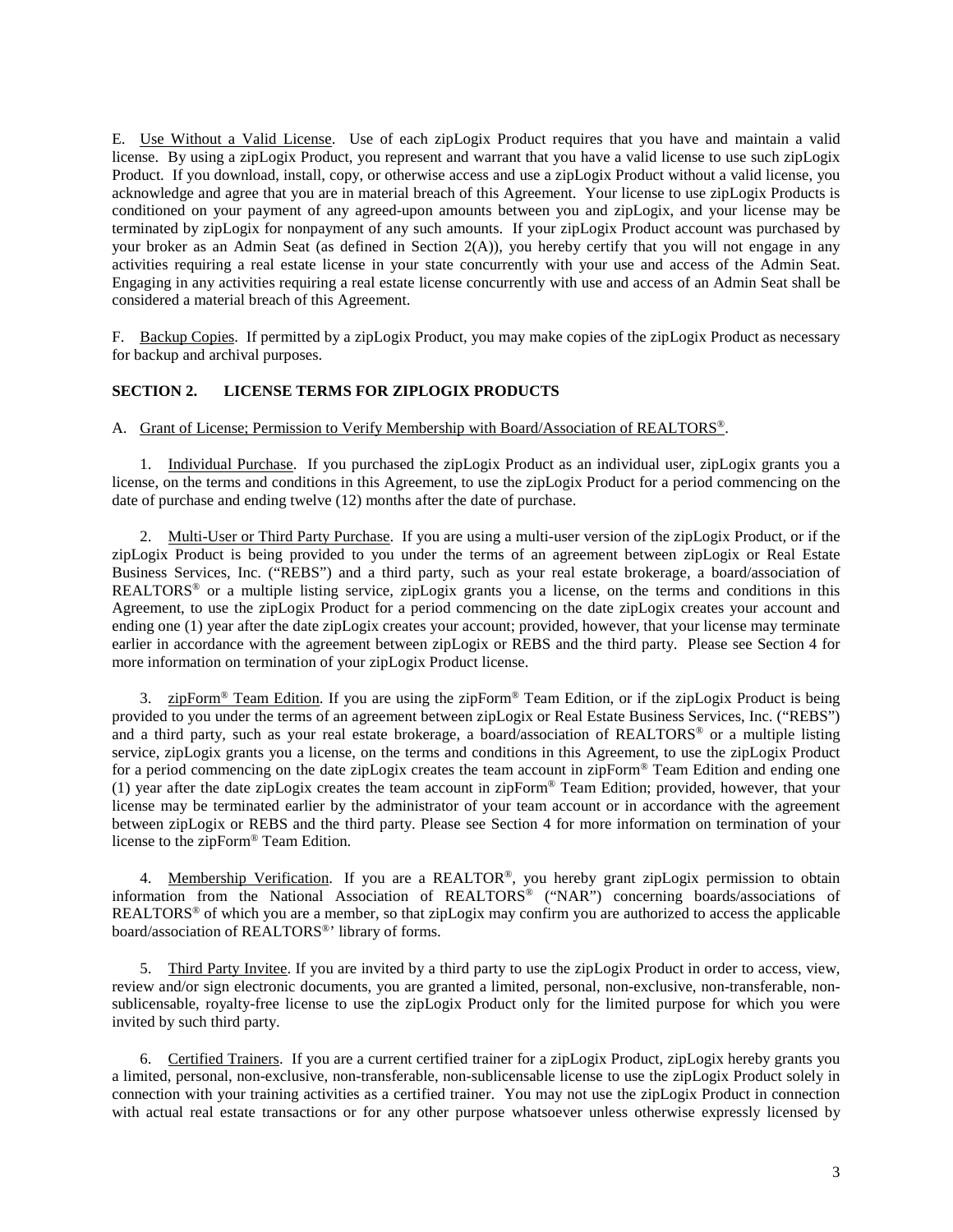zipLogix. Your license to use the zipLogix Product will terminate immediately upon your termination from the certified trainers program unless otherwise licensed by zipLogix. Upon termination from the certified trainers program you must immediately remove the zipLogix Product from any and all computers and/or mobile devices, if applicable, and you may not use the zipLogix Product after termination unless otherwise expressly licensed by zipLogix.

7. Demonstration Software. If you have requested and zipLogix has granted you a zipLogix Product demonstration license, zipLogix hereby grants you a limited, personal, non-exclusive, non-transferable, nonsublicensable license to use a zipLogix Product or particular features of a zipLogix Product as determined by zipLogix, in its sole discretion, for demonstration purposes only. The license term commences on the date zipLogix creates your account. The expiration date is determined by zipLogix, in its sole discretion. You may not use the zipLogix Product in connection with actual transactions or for any other purpose whatsoever unless otherwise expressly licensed by zipLogix. Upon termination of the demonstration license you must immediately remove the zipLogix Product from any and all computers and/or mobile devices, if applicable, and you may not use the zipLogix Product after termination unless otherwise expressly licensed by zipLogix.

#### B. Installation and Use.

1. Downloadable zipLogix Products. If a downloadable zipLogix Product was purchased by you or is being provided to you pursuant to an agreement with a third party, including the zipForm® Form Viewer, if applicable, zipLogix grants you the right to install and use the zipLogix Product on any number of personal computers which are owned by you or that you are permitted to use in connection with your real estate transactions. Each license is registered to you as an individual user.

2. Online zipLogix Products. If an online zipLogix Product was purchased by you or is being provided to you pursuant to an agreement with a third party, zipLogix grants you the right to use the zipLogix Product online located at the website designated by zipLogix, subject to the terms and conditions of this Agreement. Each license is registered to you as an individual user.

3. zipLogix Product Multi-User License (Broker Edition). If you have purchased a multi-user Broker Edition version of a zipLogix Product, zipLogix grants you and each licensee for whom you have paid a multi-user license fee the right to use the zipLogix Product online located at the website designated by zipLogix and the right to install the zipForm® Forms Viewer, if applicable, on any number of personal computers which are owned by you and each licensee for whom you have paid a multi-user license fee, or that you and/or each licensee are permitted to use in connection with your real estate transactions. Each license is registered to you and your licensees as individual users and your office as an office location. For clarification, an "office" shall mean each and every distinct, different and unique brokerage office address or location requested or required by broker to be added as a brokerage office location in the Forms Software, which shall not be limited to physical "bricks and mortar" office addresses or locations. You agree to be responsible for monitoring your and your licensees' use and to ensure that a licensee for whom you have paid a multi-user license fee no longer has access to or use of the multi-user version of the zipLogix Product once that licensee no longer works at that office location. If you have purchased accounts for any administrative assistant(s) ("Admin Seats"), you agree to monitor to ensure that such Admin Seats are not used and accessed by individuals engaged in activities requiring a real estate license in your state. Allowing an individual engaging in activities requiring a real estate license to access and use an Admin Seat for any reason shall be considered a material breach of this Agreement. If you wish to add additional offices, licensees, or Admin Seats, you must pay additional multi-user license fees.

4. zipLogix Product Multi-User License (Team Edition). If you have purchased the zipForm® Team Edition, zipLogix grants you and each team member for whom you have paid a zipForm® Team Edition license fee the right to use the zipForm® Team Edition online located at the website designated by zipLogix and the right to install the zipForm® Forms Viewer, if applicable, on any number of personal computers which are owned by you and each team member for whom you have paid a zipForm® Team Edition license fee, or that you and/or each team member are permitted to use in connection with your real estate transactions. If you, as the administrator of the team account, wish to additional team members, you must pay the additional license fee, if applicable, subject to the maximum number of team members permitted by zipLogix.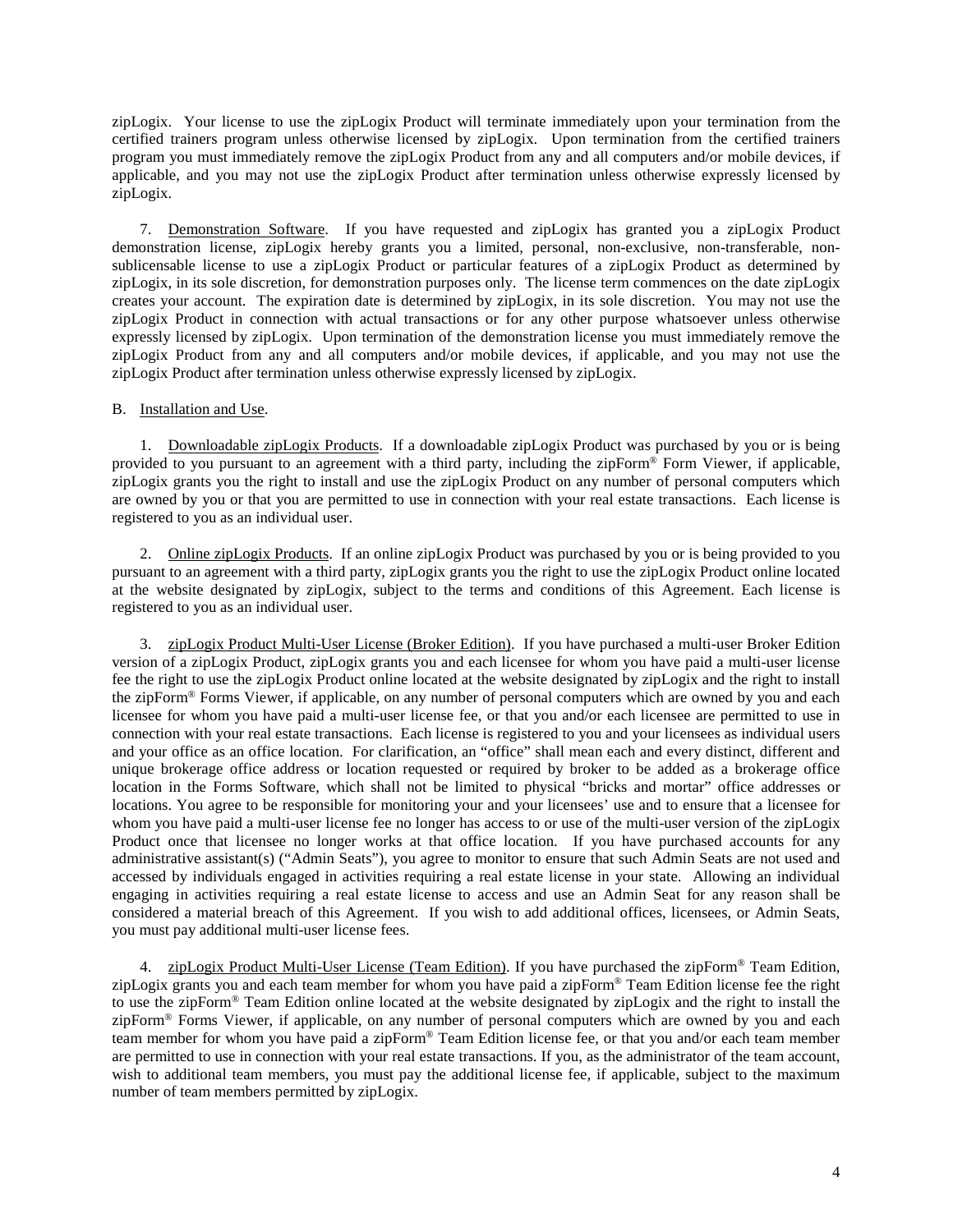5. Individual Use. Unless otherwise expressly licensed by zipLogix, the zipLogix Products are for your individual use, and you may not modify, copy, distribute, transmit, display, reproduce, publish, license, sublicense, sell, create derivative works from or transfer the zipLogix Products or any source code, object code or documentation in connection therewith. You may not access or use the zipLogix Product account of any third party. Unless otherwise expressly licensed by zipLogix, the zipLogix Product may only be used in connection with the purchase, sale, listing, lease or management of real property, a business opportunity or other activity requiring a real estate license.

## **SECTION 3. OTHER RIGHTS AND LIMITATIONS.**

A. No Removal of Trademark or Copyright Notices. You may not remove or alter any trademark or copyright notices on or in any zipLogix Product or any documents, printouts or PDFs generated using any zipLogix Product.

B. Distribution and Reproduction. Any unauthorized reproduction, distribution or use of any zipLogix Product in whole or in part is expressly prohibited, and may result in severe civil and criminal penalties. Violators may be prosecuted to the maximum extent possible. You may not distribute or reproduce copies of the zipLogix Product to third parties, including but not limited to transferring the zipLogix Product electronically from one computer to another through any communications means or over a computer network. Except as expressly permitted by this Agreement, you may not reproduce the zipLogix Product, the forms found within the Forms Software, any webpage used in conjunction with any zipLogix Product, or any related source code, image versions, scripts or formatting styles of any webpages or forms, in any file format or representation whatsoever, including, but not limited to .pdf, HTML, JavaScript or Cascading Style Sheets. Your rights regarding any forms found within the Forms Software may be subject to restrictions or prohibitions of the copyright owner of the forms, in the copyright owner's sole discretion.

C. Prohibition on Reverse Engineering, Decompilation, and Disassembly. You may not reverse engineer, decompile, or disassemble any zipLogix Product, except and only to the extent that such activity is expressly permitted by applicable law notwithstanding this limitation.

D. Rental. You may not rent, lease, or lend any zipLogix Product.

E. Support Services; Feedback. zipLogix may provide you with support services related to zipLogix Products ("Support Services"). Use of such Support Services will be governed by zipLogix's then current policies and procedures or as may be described in the user manual built into the zipLogix Product or website, if applicable. Any supplemental software code provided to you as part of the Support Services shall be considered part of the zipLogix Product and subject to the terms and conditions of this Agreement. zipLogix may use any technical information and/or feedback you provide to zipLogix as part of the Support Services for its business purposes, including for product support and development. Any technical information and/or feedback you provide to zipLogix shall belong solely and exclusively to zipLogix without consideration, and you may not use or disclose technical information and/or feedback that was first provided to zipLogix to any third party without zipLogix's prior written consent.

F. Transmission of Data to Third Parties at User Instruction. zipLogix may provide you with the ability to use services ("External Services") from within or in conjunction with zipLogix Products that require the transmission of your documents, forms, or other data to a third party outside the zipLogix Products environment. External Services include but are not limited to zipForm® MLS-Connect and Partner tab web services. If you choose to use any External Service(s), you explicitly grant permission to zipLogix to transmit such data as is necessary for you to use the External Service(s) you've selected.

G. Data Exchanging Features. This Agreement does not grant you, and specifically excludes, the right to use any data exchanging features contained within a zipLogix Product that allow data to be imported or exported to or from the zipLogix Product to or from any other product. Use of such data exchanging features requires that you enter into a separate end user license agreement, unless zipLogix has otherwise given its consent for you to use such features. Please contact zipLogix for information with regard to obtaining a license to use any data exchanging features contained within a zipLogix Product.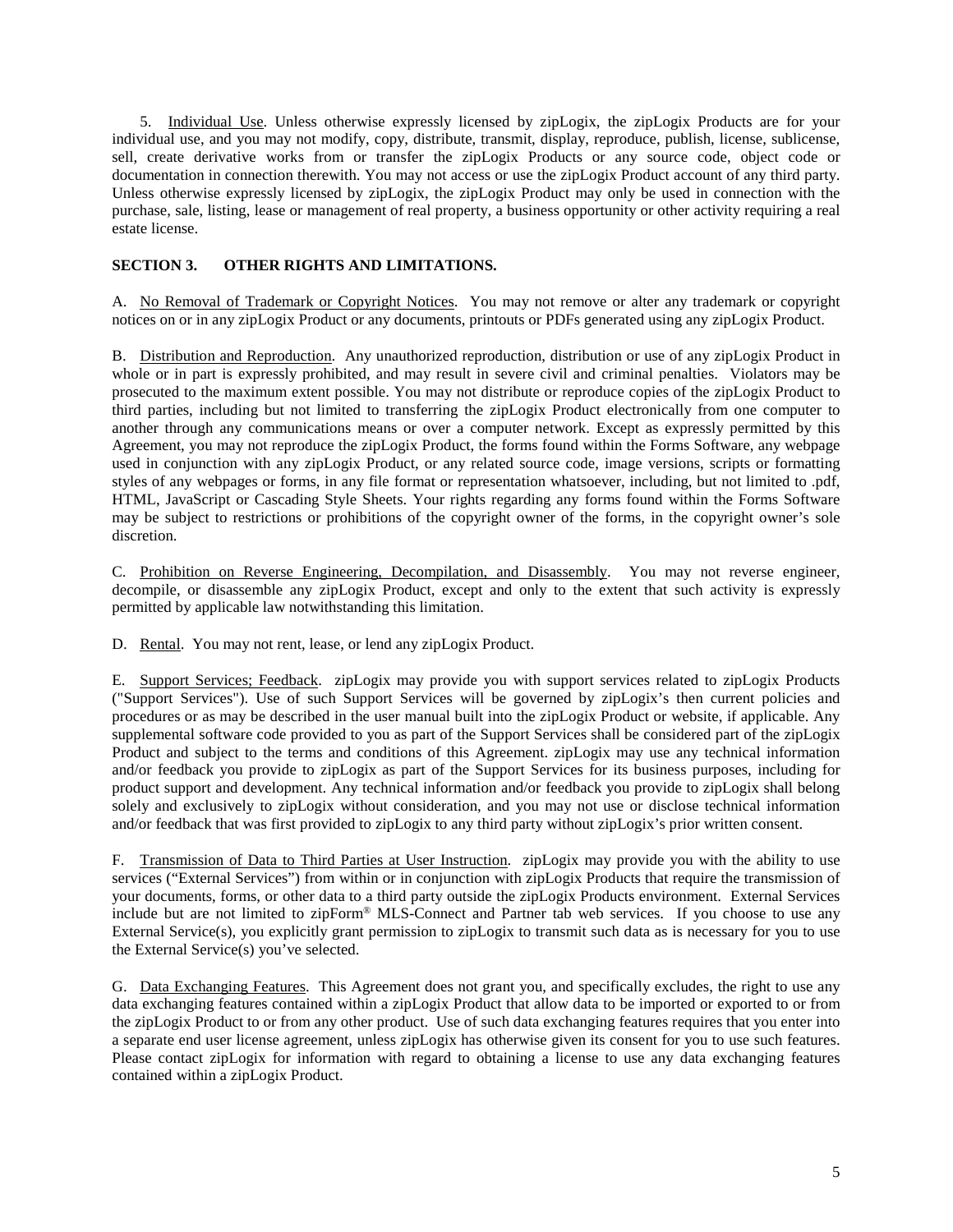H. Data Fill Feature. If you purchase or otherwise have permission to access or use a zipLogix Product which includes the Data Fill Feature (a feature that allows you to input text in certain data fields of a form or document without viewing the entire text of the form or document being completed), you acknowledge that you should review the form or document in its entirety with all text and data revealed before you send, use, or rely on the form, document or any text you fill in the form or document using the Data Fill Feature. You agree that zipLogix has no responsibility or liability whatsoever for any damages which might result from your use of the Data Fill Feature.

I. Document Transmission Capabilities. You may not use the document transmission capabilities of any zipLogix Product, including fax and email capabilities, for marketing or promotional activities, to directly or indirectly send unsolicited commercial faxes or emails, or for your own personal use (i.e., uses not related to your real estate transactions). Use of the document transmission capabilities of any zipLogix Product in violation of these terms may result in zipLogix charging you a fee based on the number of pages you fax multiplied by the current per-page fax fee or terminating your zipLogix Product license (with no refund issued), or both. The current per-page fax fee is fifteen cents (\$0.15), which is subject to increase by zipLogix without notice.

J. Change in Pricing. Unless otherwise agreed by zipLogix in writing, zipLogix reserves the right to change the pricing under which a zipLogix Product is offered at any time without notice. Pricing may be on a periodic or "per use" basis, depending upon the plan and features purchased by you or a third party, such as your brokerage, board/association of REALTORS®, or multiple listing service. Your use of the zipLogix Product is based on the pricing plan and features purchased. You may be charged additional fees for services outside of your pricing plan. Please contact zipLogix for details about your pricing plan in connection with your zipLogix Product.

K. No Refunds. Unless expressly stated otherwise by zipLogix, any fee you pay for the use of a zipLogix Product is nonrefundable.

L. System Requirements. Unless otherwise agreed by zipLogix in writing, zipLogix reserves the right to change the minimum system requirements necessary for a zipLogix Product to perform properly at any time without notice.

## **SECTION 4. TERM AND TERMINATION.**

This Agreement is effective as set forth in Section 2 for the particular zipLogix Product in question and terminates automatically at the end of that term. However, if the zipLogix Product is being provided to you under the terms of an agreement between zipLogix or REBS and a third party, such as a state/local association of REALTORS®, a real estate brokerage or a multiple listing service, the term of this Agreement may expire earlier in accordance with the terms of the agreement between zipLogix or REBS and such third party. An administrator of a multi-user version of a zipLogix Product, including but not limited to the Broker Edition and zipForm® Team Edition, may terminate a licensee's or team member's license to use the multi-user version of the zipLogix Product at any time at his/her discretion. Without prejudice to any other rights, zipLogix may terminate this Agreement immediately and without notice if you fail to make any payments required pursuant to your pricing plan for any zipLogix Product, if you fail to comply with any of the terms and conditions of this Agreement, or if in zipLogix's opinion your continued use of the zipLogix Product would result in a threat to the safety, security or privacy of a zipLogix Product or any third party. In the event of termination of this Agreement, you must immediately cease all use of the zipLogix Product, destroy all copies of the zipLogix Product and uninstall any and all versions of the zipLogix Product from each and every computer in which the zipLogix Product is installed. Any license fees paid to zipLogix for use of and access to the zipLogix Product shall be non-refundable in the event this Agreement is terminated prior to the end of the term.

## **SECTION 5. OWNERSHIP; THIRD PARTY FORMS; THIRD PARTY PRODUCTS AND SERVICES.**

A. In General. All right, title and interest in the Forms Software and all other zipLogix Products, including but not limited to all copyrights, trademarks and trade secrets and any copies thereof, are owned by zipLogix and/or its suppliers, licensors and other third parties. All right, title and interest in the proprietary forms within the Forms Software are owned by their respective copyright owners and/or licensors. The trademarks "zipForm®," "zipForm® Plus," "zipForm® 6," "zipForm Online®," "zipForm® Mobile Web Edition," "zipFormMLS-Connect®," "MLSPush™" "zipLogix Digital Ink®," "zipVault®," "zipConsult®," and "TouchSign®" are owned by zipLogix.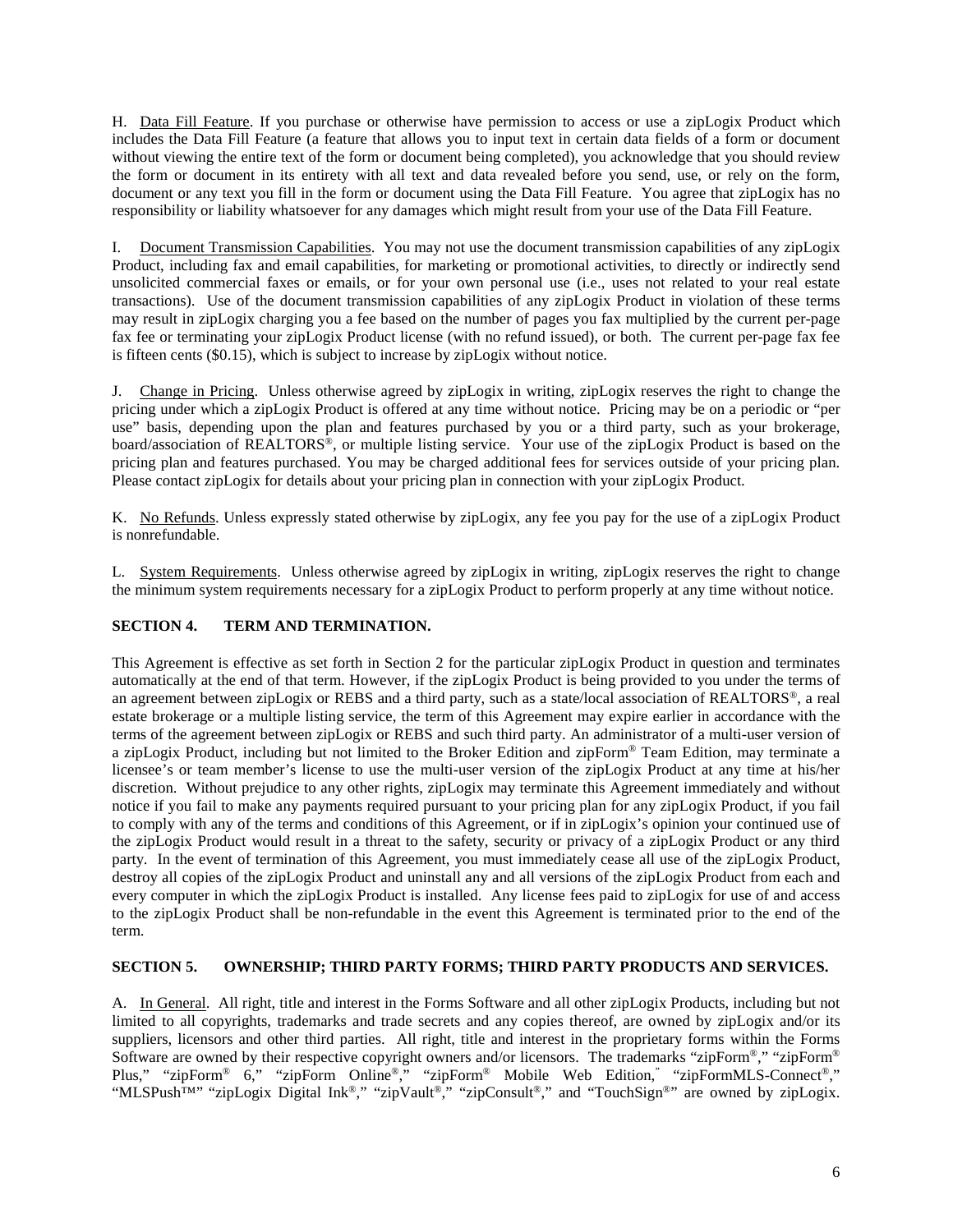The trademark "ePUBS<sup>®</sup>" is owned by REBS. All rights not expressly granted are reserved by zipLogix and its suppliers, licensors and other third parties.

B. ERC Forms. Certain forms in the Forms Software may be licensed to zipLogix by the Employee Relocation Council (ERC) and are subject to the terms of that license. The use of all ERC forms generated by the Forms Software is limited to the preparation of completed forms by the end-user for its business use. The reproduction of blank forms is strictly prohibited. ERC reserves the right to change, modify, or discontinue the use or endorsement of any of its forms at any time, without notice to the end-user. ERC makes no claims or representations concerning its forms whatsoever, including their fitness for any specific purpose. ERC is not connected in any way with any software vendor and licenses its forms widely.

C. Florida Association of REALTORS® ("FAR") Forms. FAR and FAR/BAR forms © 2016 Florida Association of REALTORS®. All rights reserved. The FAR and FAR/BAR forms included in this software are reproduced under a license agreement from Real Estate Industry Solutions LLC ("REIS"), licensing agent of the Florida Association of REALTORS®. This license agreement does not constitute an endorsement or recommendation of this software by REIS or FAR. Blank forms may not be resold, repackaged or redistributed to any third party. Read your terms of service carefully.

D. AIR Essentials for zipForm®-User Information; Representations and Warranties; Form Changes. If you purchase, access or use AIR Essentials for zipForm® (the "Commercial Forms Library"), you agree that REBS and/or zipLogix may provide AIR Commercial Real Estate Association ("AIR") with your name, company name, business address, e-mail address and your business telephone number (your "Information"): to assist you; for statistical purposes; for AIR's own membership needs; and to offer you AIR training, educational materials and other products and services. AIR shall not sell or transfer your Information without your written consent. Reasonable steps are taken to maintain the accuracy and update the Commercial Forms Library on the website. However, AIR, C.A.R, REBS and zipLogix make no representations or warranties regarding the accuracy of the forms, nor do they make any commitment to update the forms. C.A.R. and AIR reserve the right in their sole discretion to add, remove or otherwise modify the forms, and C.A.R., REBS and/or zipLogix may modify the website at any time without notice. As these forms are frequently modified to meet changing requirements of the law and industry practice, feel free to contact AIR at (213) 687-8777 and fax (213) 687-8616, to ensure you are using the most current version of the form. All right, title and interest in the Commercial Forms Library belong solely to AIR. zipLogix is not responsible for AIR's conduct with regard to the Information or the modification of AIR's forms.

E. AIR Nationwide Library. If you purchase, access or use the AIR nationwide library of forms, the following terms apply: While AIR endeavors to create forms that have widespread applicability throughout the United States, neither AIR nor zipLogix represent or warrant in any manner that any form in the AIR nationwide library complies with the laws, rules and/or regulations of, or is otherwise valid and enforceable in or appropriate for, the jurisdiction in which the form is used or for your particular transaction. You are advised to consult with an appropriate professional (i.e. an attorney, tax advisor, etc.) to determine whether a specific form complies with federal, state and/or local laws, rules and regulations and is otherwise valid and enforceable in the relevant jurisdiction and appropriate for your particular transaction. AIR reserves the right in its sole discretion to add, remove or otherwise modify a form in the AIR nationwide library of forms at any time without notice and as such, you may wish to contact AIR at (213) 687-8777 to ensure that you are using the most current version of the form. zipLogix is not responsible for AIR's conduct with regard to the modification of its forms.

F. New Hampshire Association of REALTORS<sup>®</sup> Library. The use of the forms provided by NHAR are offered and conditioned on the acceptance of the following terms, conditions, and notices. If you do not agree with these terms and conditions, do not use the NHAR forms. The forms provided by NHAR should not be used as a substitute or an alternative for the advice of an attorney. NHAR does not provide legal advice. NHAR's forms cannot therefore be relied upon as the equivalent of legal advice. Because the law changes rapidly, NHAR cannot guarantee that the forms provided are current or correct. Not only does the law differ from jurisdiction to jurisdiction, but it also is subject to interpretation by different courts. The forms provided by NHAR will not fit every circumstance. Therefore, you should have the forms provided by NHAR reviewed by your own counsel prior to your use. Also, if you need legal advice for a specific problem, you should consult a licensed attorney. NHAR is not responsible for any loss, injury, claim, liability, or damage related to your use of the forms provided by NHAR, specifically claims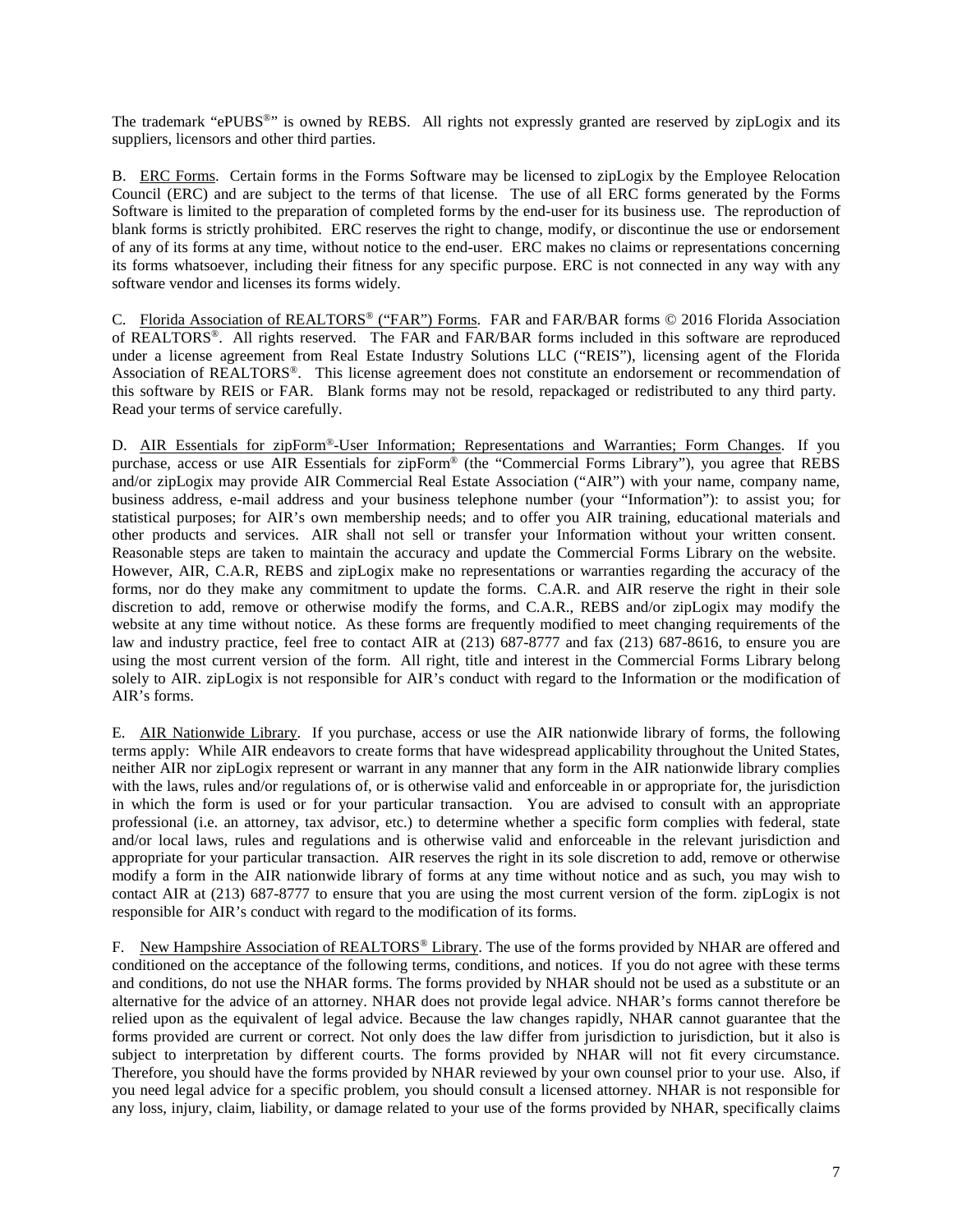related to errors or omissions in the content of the forms provided by NHAR. In short, your use of the forms provided by NHAR is at your own risk. **TO THE FULLEST EXTENT PERMITTED BY APPLICABLE LAW, NHAR DISCLAIMS ALL WARRANTIES, EXPRESS AND IMPLIED, INCLUDING, BUT NOT LIMITED TO IMPLIED WARRANTIES OF MERCHANTABILITY, TITLE, FITNESS FOR A PARTICULAR PURPOSE, NON-INFRINGEMENT, COMPATIBILITY, SECURITY AND ACCURACY. YOU AGREE THAT NHAR IS NOT LIABLE FOR ANY DAMAGES OF ANY KIND ARISING FROM THE USE OF THE ASSOCIATION FORMS CONTAINED IN THE ASSOCIATION LIBRARY, INCLUDING, BUT NOT LIMITED TO, DIRECT, INDIRECT, INCIDENTAL, CONSEQUENTIAL AND PUNITIVE DAMAGES.**

G. California Association of REALTORS® Forms. California Association of REALTORS® ("C.A.R.") owns all copyright in the C.A.R. forms, unless otherwise stated on the form. C.A.R. forms are licensed only for use in real estate transactions by real estate professionals licensed and in good standing with the California Bureau of Real Estate and attorneys licensed and in good standing with the California State Bar. Blank C.A.R. forms may not be printed or exported from zipForm®. Use of C.A.R. forms other than as expressly licensed is prohibited. You understand and acknowledge that Third Party Forms (as defined in Section 8(E)) are not covered by C.A.R.'s User Protection Agreement unless expressly indicated in writing by C.A.R.

H. Chicago Association of REALTORS® Forms. **CHICAGO ASSOCIATION OF REALTORS® IS**  TO AGENTS AND THEIR CLIENTS FOR **INFORMATIONAL PURPOSES. ANYBODY USING THESE FORM CONTRACTS SHOULD CONSULT WITH AN ATTORNEY BEFORE DECIDING WHICH FORM CONTRACT TO USE, WHICH FORM CONTRACTS NOT TO USE, AND BEFORE ACTUALLY USING ANY FORMS.**

## **SECTION 6. DISCLAIMERS; LIMITATION OF LIABILITY.**

A. Disclaimer of Warranties. OTHER THAN THE LIMITED WARRANTIES EXPRESSLY PROVIDED IN THIS AGREEMENT, ZIPLOGIX EXPRESSLY DISCLAIMS ANY AND ALL WARRANTIES FOR THE ZIPLOGIX PRODUCTS. EACH ZIPLOGIX PRODUCT AND ANY RELATED DOCUMENTATION IS PROVIDED "AS IS" WITHOUT WARRANTY OF ANY KIND, WHETHER EXPRESS, IMPLIED OR STATUTORY, INCLUDING WITHOUT LIMITATION THE IMPLIED WARRANTIES OF MERCHANTABILITY, FITNESS FOR A PARTICULAR PURPOSE, WORKMANLIKE EFFORT, TITLE AND NONINFRINGEMENT. THE ENTIRE RISK ARISING OUT OF USE OR PERFORMANCE OF THE ZIPLOGIX PRODUCT REMAINS WITH YOU. ZIPLOGIX MAKES NO WARRANTY THAT ANY ZIPLOGIX PRODUCT WILL BE UNINTERRUPTED, TIMELY, SECURE OR ERROR-FREE. ZIPLOGIX DISCLAIMS ANY AND ALL RESPONSIBILITY FOR ANY INTERFERENCE OR SUSPENSION OF INTERNET SERVICE OR FOR ANY LOSS OR CORRUPTION OF DOCUMENTS, DATA, OR LOSS OF ANY OTHER MATERIALS YOU MAY STORE ON THE INTERNET. ZIPLOGIX MAKES NO REPRESENTATIONS ABOUT THE SUITABILITY, RELIABILITY, OR AVAILABILITY OF ANY ZIPLOGIX PRODUCT FOR ANY PURPOSE.

B. Disclaimer for User Transactions. You acknowledge and agree that zipLogix and/or REBS: (a) is not and shall not be deemed a party to any transaction or document stored using any zipLogix Product by you or any third party; (b) makes no representations or warranties and shall not be liable for the content, validity, legality, enforceability, accuracy, suitability or appropriateness of any document, content, information or transaction in any zipLogix Product; and (c) makes no representations or warranties and shall not be liable in any way for the ability or inability to access, view, review and/or receive documents in any zipLogix Product or within any particular period of time.

C. Disclaimer for Third Party Forms. While the owner/licensor of Third Party Forms (as defined in Section 8.E) may provide warranties and representations for some of all of its Third Party Forms, such warranties and representations, if any, are of the owner or licensor and not zipLogix. zipLogix and its affiliates make no representations, warranties or guarantees whatsoever regarding the use, content, legality or sufficiency of such Third Party Forms, or that the Third Party Forms are the most accurate or up-to-date version of such forms, unless expressly indicated in writing by zipLogix or its affiliates, as applicable. All right, title and interest in and to the Third Party Forms belong solely to such third party and/or its licensors, as applicable. All other portions of Section 6 shall remain applicable for such Third Party Forms.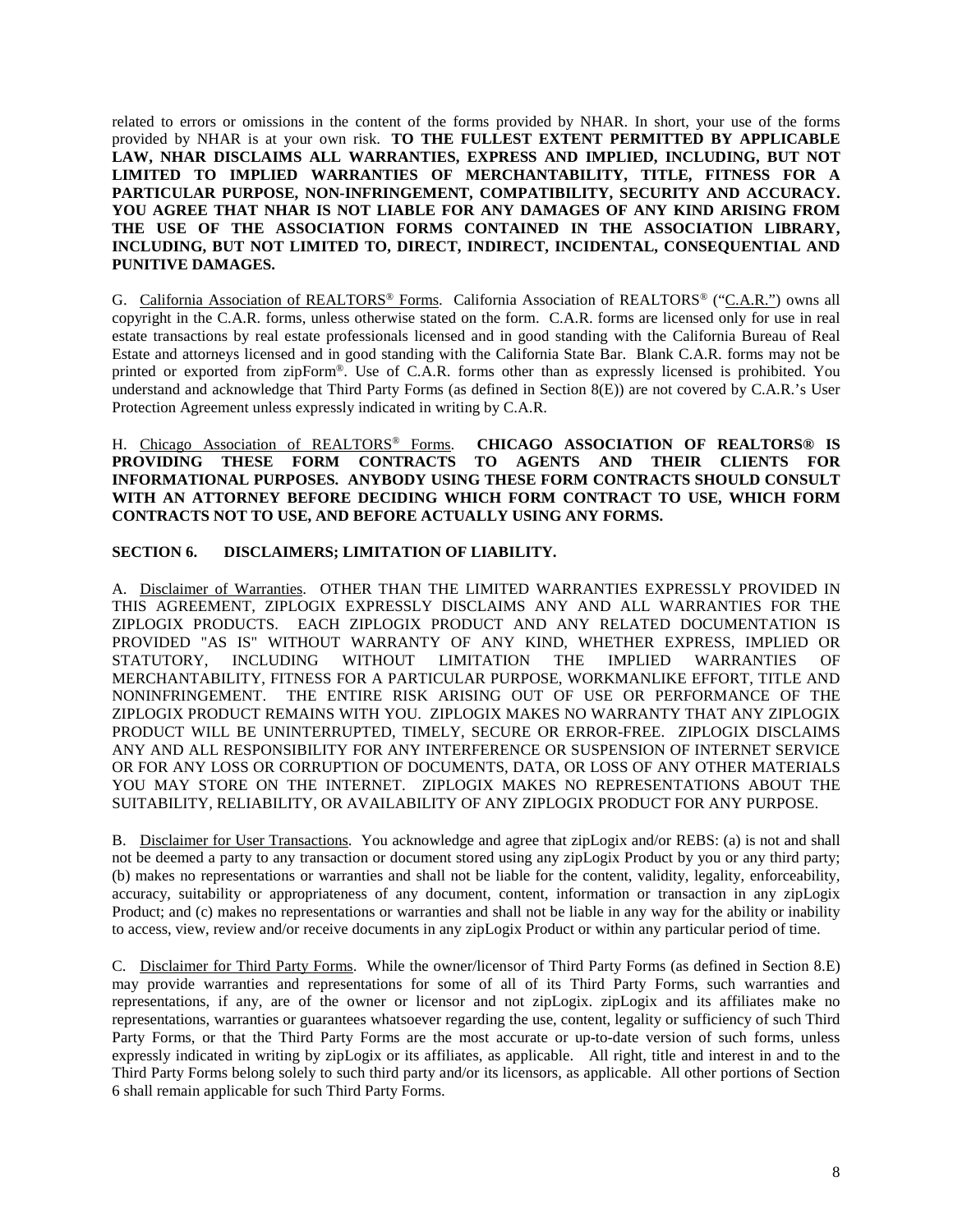D. Disclaimer for Third Party Products and Services. The Forms Software may contain, provide links to, or refer to products and services that are owned and/or licensed to zipLogix by third parties ("Third Party Products"). All right, title and interest in and to the Third Party Products belong solely to such third party and/or its licensors, as applicable. zipLogix and its affiliates make no representations, guarantees or warranties whatsoever regarding the use, content, legality or sufficiency of Third Party Products unless expressly indicated in writing by zipLogix or its affiliates, as applicable. Please review any applicable license agreements and/or privacy policies before using such Third Party Products to be sure the terms are acceptable to you. The Forms Software may also include the names of certain Third Party Products and services in drop-down menus provided to users to fill in form fields. zipLogix and its affiliates make no representations, guarantees, or warranties whatsoever regarding the use, content, quality, legality, or sufficiency of these products or services.

E. Limitation of Liability. TO THE MAXIMUM EXTENT PERMITTED BY APPLICABLE LAW, IN NO EVENT SHALL ZIPLOGIX OR ITS SUPPLIERS OR LICENSORS BE LIABLE FOR ANY PUNITIVE, SPECIAL, INCIDENTAL, INDIRECT, OR CONSEQUENTIAL DAMAGES WHATSOEVER (INCLUDING, WITHOUT LIMITATION, DAMAGES FOR LOSS OF BUSINESS PROFITS, BUSINESS INTERRUPTION, LOSS OF BUSINESS INFORMATION, OR ANY OTHER PECUNIARY LOSS) ARISING OUT OF THE USE OF OR INABILITY TO USE THE ZIPLOGIX PRODUCT OR THE PROVISION OF OR FAILURE TO PROVIDE SUPPORT SERVICES, EVEN IF ZIPLOGIX HAS BEEN ADVISED OF THE POSSIBILITY OF SUCH DAMAGES OR IF SUCH DAMAGES WERE FORESEEABLE. IN ANY CASE ZIPLOGIX'S ENTIRE LIABILITY UNDER ANY PROVISION OF THIS AGREEMENT WILL BE LIMITED TO THE GREATER OF THE AMOUNT ACTUALLY PAID BY YOU FOR THE ZIPLOGIX PRODUCT OR U.S. FIFTY DOLLARS (\$50.00). BECAUSE SOME STATES AND JURISDICTIONS DO NOT ALLOW THE EXCLUSION OR LIMITATION OF LIABILITY OR WARRANTIES, CERTAIN EXCLUSIONS AND LIMITATIONS IN THIS SECTION 6 MAY NOT APPLY TO YOU, AND IN SUCH CASE, THE WARRANTIES ARE LIMITED TO THE MINIMUM WARRANTY PERIODS ALLOWED BY THE APPLICABLE LAW. YOU SPECIFICALLY AGREE THAT ZIPLOGIX SHALL NOT BE RESPONSIBLE OR LIABLE IN ANY WAY WHATSOEVER FOR UNAUTHORIZED ACCESS TO, USE OR ALTERATION OF YOUR DATA, ANY MATERIAL, CONTENT, DATA SENT OR RECEIVED OR NOT SENT OR RECEIVED, OR ANY TRANSACTION CREATED, ACCESSED OR STORED IN CONNECTION WITH THE ZIPLOGIX PRODUCT, WHETHER EXPRESS, IMPLIED OR STATUTORY.

## **SECTION 7. MISCELLANEOUS.**

A. Entire Agreement; Amendment. Unless otherwise specified herein, this Agreement, together with your pricing plan and any individual license agreements regarding data exchanging features of zipLogix Products, constitute the entire agreement between you and zipLogix regarding the subject matter hereof, and this Agreement, together with your pricing plan and any individual license agreements regarding data exchanging features of zipLogix Products, supersede all prior or contemporaneous communications and proposals, whether electronic, oral or written, between you and zipLogix regarding the subject matter hereof. Except as explicitly set forth herein, this Agreement may not be amended except in a writing signed by the parties.

B. Jurisdiction and Venue. This Agreement shall be governed by and construed in accordance with the substantive and procedural laws of the State of California, excluding its conflict of law principles. All claims and disputes arising under or relating to this Agreement are to be settled by binding arbitration in the County of Los Angeles, State of California or another location mutually agreeable to the parties. An award of arbitration may be confirmed in a court of competent jurisdiction. Federal arbitration laws and California state arbitration laws apply to this Agreement. The parties agree that any dispute resolution proceedings will be conducted only on an individual basis and not in a class, consolidated, or representative action. Each party hereby authorizes and accepts service of process sufficient for personal jurisdiction in any action against it as contemplated by this paragraph by registered or certified mail, return receipt requested, postage prepaid, or nationally recognized overnight courier. You hereby waive any objection you may have in any such action based on lack of personal jurisdiction, improper venue or inconvenient forum.

C. Relationship. You agree that no joint venture, partnership, employment, or agency relationship exists between you and zipLogix as a result of this Agreement.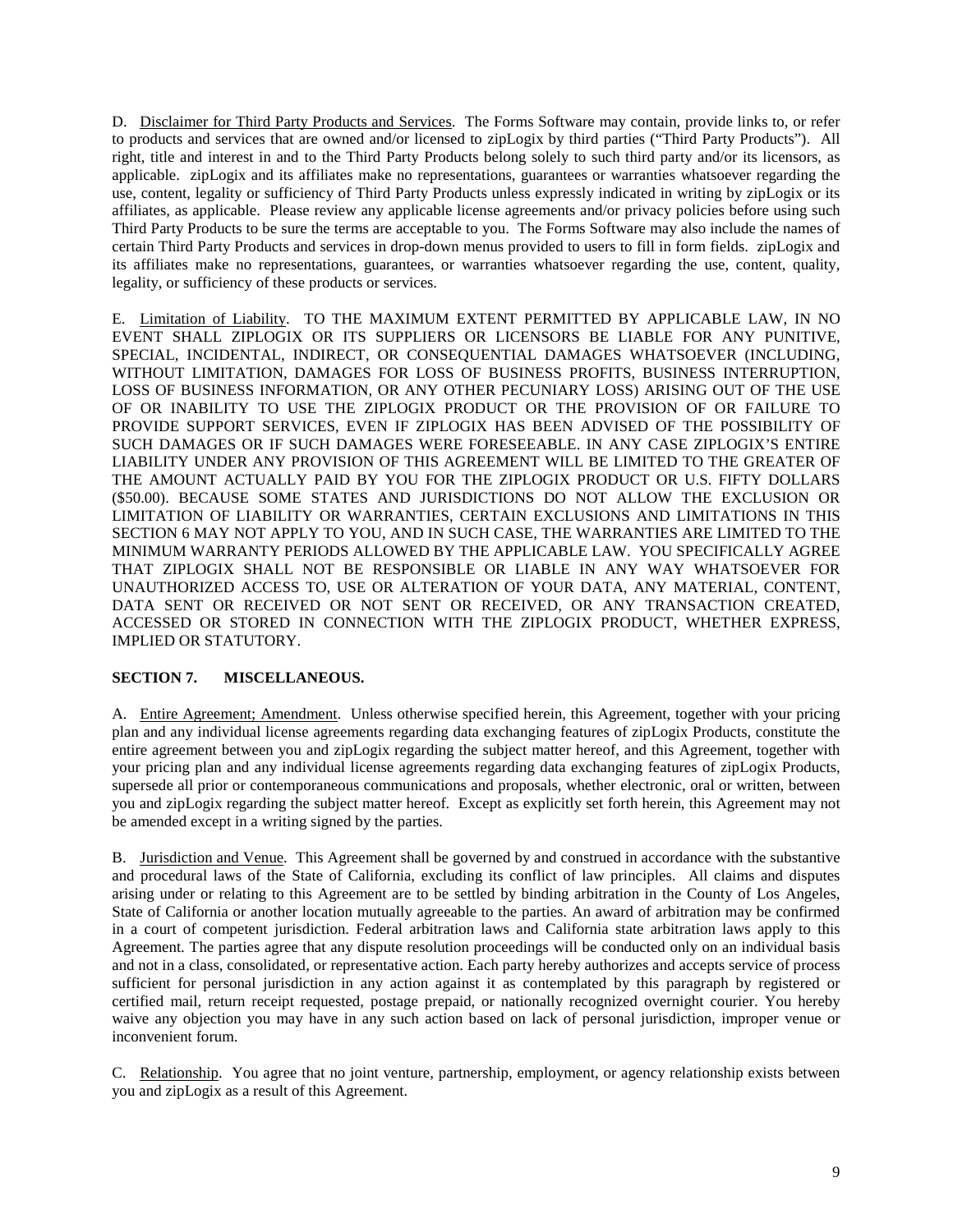D. Indemnification. You agree to indemnify and hold zipLogix, its parents, subsidiaries, affiliates, and its and their directors, officers and employees, harmless from any claim, action, demand, loss, cost, expense or damage, including reasonable attorneys' fees, asserted by any third party due to or arising out of your use of any zipLogix Product.

E. Severability; Waiver. If any part of this Agreement is determined to be invalid or unenforceable pursuant to applicable law including, but not limited to, the warranty disclaimers and liability limitations set forth above, then the invalid or unenforceable provision will be deemed superseded by a valid, enforceable provision that most closely matches the intent of the original provision and the remainder of the Agreement shall continue in effect. A party's waiver of any breach of this Agreement must be made in writing and shall not constitute a waiver of any other breach. A party's failure to demand performance of any obligation shall not constitute a waiver of a party's right to demand performance of such obligation in the future.

F. Information Regarding zipLogix Products and Services. You consent to zipLogix sending you information via fax and/or email regarding products and services that may be interesting or valuable to you via the contact information you provided. If you no longer wish to receive information regarding such products and services, please make your request by visiting <http://support.zipform.com/emailsupport.asp> or call (586) 840-0140. We will implement your request as quickly as possible.

G. Transfer and Assignment. You may not transfer and/or assign any or all of your rights or obligations under this Agreement.

H. Survival. All provisions which may reasonably be construed to survive shall survive the expiration or termination of this Agreement.

## **ADDITIONAL TERMS FOR SPECIFIC ZIPLOGIX PRODUCTS**

## **SECTION 8. FORMS SOFTWARE.**

A. Exporting; Portable Data Format (.pdf); Other File Formats. zipLogix grants you the right to use the Forms Software to export the desktop, online and multi-user versions of the forms to .pdf format. The export of the forms will result in the creation of a .pdf file. zipLogix shall not be responsible for providing you with the applicable software to open, view or otherwise use the .pdf file. Forms exported from the Forms Software to .pdf format may not be altered, manipulated or changed in any way, including but not limited to, altering the form text or data, "unlocking" or otherwise opening or attempting to open or bypass the security/password protection of a .pdf form, making a derivative work(s), adding any data, text, graphics or software into or on top of a form, converting the form from .pdf format to a different file format, removing copyright dates and/or symbols, and removing company specific information which is embedded in the form, unless expressly permitted by the copyright holder of the form. Any violation of this section shall be deemed a material breach of this Agreement and may result in a violation of law and civil and/or criminal penalties. Certain fonts in your computer's operating system/software may be missing or corrupt due to no fault of the Forms Software, which may result in formatting, saving, printing and e-mailing problems or other errors in your .pdf documents. You agree that zipLogix has no responsibility or liability whatsoever for any damages which might result from such errors in your .pdf documents. If you experience problems or errors in .pdf documents due to missing or corrupted fonts, please contact your computer system/software provider (e.g. Microsoft®, Apple®, etc.) or Adobe® (www.adobe.com) for assistance.

B. Printing Out or Using Blank or Partially Blank Forms. The Forms Software is intended to be used as an electronic forms-filling software program. Unless permitted by the copyright holder of the forms, you may not use the Forms Software to:

- print out, reproduce or display on the Internet or in any other manner, blank or partially blank pages or copies of the forms contained within the Forms Software (i.e. forms with partial or no text filled into the fillable portion of the forms) in any way or in any file format, including blank .pdf or HTML versions of the forms; or
- enter nominal characters, such as "." "," "xxxxxxxxx" or other characters that do not in good faith constitute real estate transaction information to enable the printing of essentially blank forms; or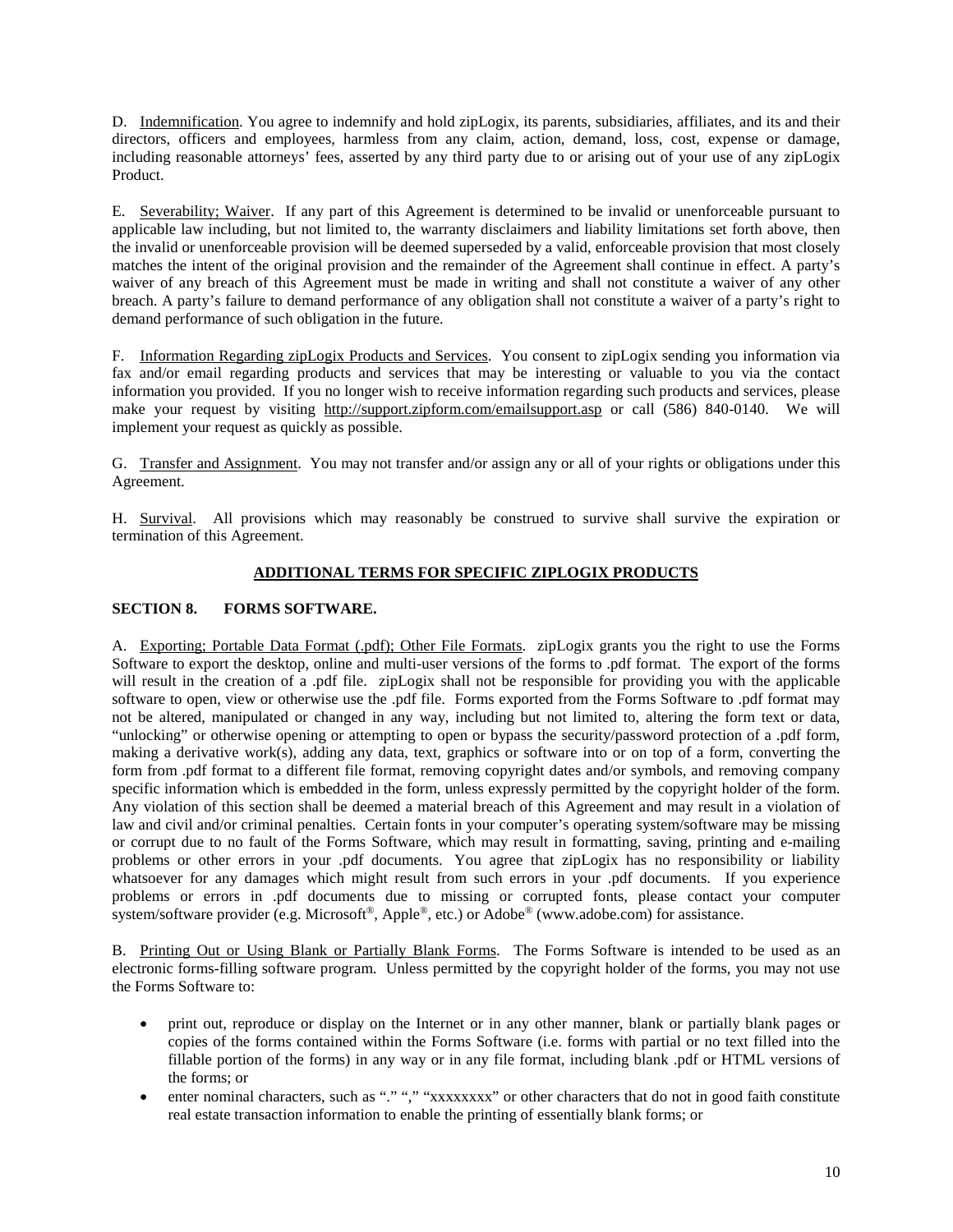• print out blank or essentially blank forms and manually insert information on the hard copies.

Such actions may constitute a copyright violation of the copyright owner's forms, may result in a violation of law and civil and/or criminal penalties and, in addition to any other remedies, may result in the termination of this Agreement by zipLogix.

C. Transaction Document Storage. You agree that zipLogix has no responsibility or liability whatsoever for the deletion, corruption or failure to store any transaction, template, clause, content, form or document maintained by the Forms Software. You acknowledge that zipLogix reserves the right to delete accounts and/or stored documents within accounts that have not been active or modified for a period of fourteen (14) months. The amount of storage space available to you will depend upon the plan and features purchased by you or, if the Forms Software is being provided to you under the terms of an agreement between zipLogix and/or REBS and a third party, such as your real estate brokerage, a board/association of REALTORS® or a multiple listing service, the plan and features purchased by such third party. Your documents will be stored in the Forms Software for a period of time that is dependent upon your state (or other jurisdiction) and the creation date or the closing date of the transaction to which the documents are related, except that zipLogix shall have no obligation to maintain or provide you with any transaction, document, information, or access to your account once your Forms Software license term expires or terminates for any reason. After the applicable time period, your transactions (and all associated transaction documents) will be deleted from your account and will not be recoverable by you. These periods of time are subject to change at any time without notice. zipLogix shall not be responsible or liable to you or any third parties in any way whatsoever for documents or transactions that are deleted in accordance with this policy. If you wish to save Forms Software transaction documents beyond the applicable time frame, you should export the documents to another location, such as saving the documents in zipVault<sup>®</sup> or on your computer, CD-ROM or some other external storage medium.

D. User Name. Forms printed or exported from the Forms Software may identify the licensed user's name and/or company information at the bottom of the forms. You must use the licensed user's correct name and company information within the Forms Software and it shall be considered a material breach of this Agreement to use anyone else's name or include a false company name and/or address within the Forms Software; except that users with Admin Seat licenses may enter the name and company information for the applicable real estate licensees under the Agreement and users of the zipForm® Team Edition may create and edit transactions for other members of the same team using such member's name and company information to the extent permitted by zipLogix and the Forms Software. To reduce the possibility that some users may attempt to share their access and use of the Forms Software with others, the information at the bottom of the forms, once it is entered, may not be changeable by you. Please contact zipLogix to change such information.

E. Form Libraries. The Forms Software may contain "libraries" of forms and other forms that are owned and/or licensed by third parties, such as a board/association of REALTORS' ® forms, a multiple listing service's forms or an individual brokerage company's mandated/recommended internal office forms ("Third Party Forms"). Third Party Forms are licensed to zipLogix by third parties and you must have a separate license to access each library of Third Party Forms. Any license to use Third Party Forms is subject to Sections 5 and 6(C) of this Agreement. If you purchase a license to use Third Party Forms, or if such license is being provided to you under the terms of an agreement between zipLogix or REBS and a third party, such as your real estate brokerage, a board/association of REALTORS® or a multiple listing service, zipLogix grants you a license to access and use the applicable Third Party Forms in connection with the Forms Software for the duration of your Forms Software license term as set forth in Section 2(A); provided, that your license to use such Third Party Forms may terminate earlier in accordance with the applicable license agreement between zipLogix and the Third Party Forms licensor. You acknowledge and agree that zipLogix shall have no obligation to provide you with access to or use of Third Party Forms after the license agreement between zipLogix and the applicable Third Party Forms licensor terminates for any reason. You further acknowledge and understand that once your license to use Third Party Forms terminates for any reason, you will no longer be able to access new Third Party Forms in the applicable library. If you wish to save Third Party Forms you have used in your Forms Software transactions beyond the term of your applicable Third Party Forms license period, you should export the documents to another location, such as saving the documents in zipVault® or on your computer, CD-ROM or some other external storage medium.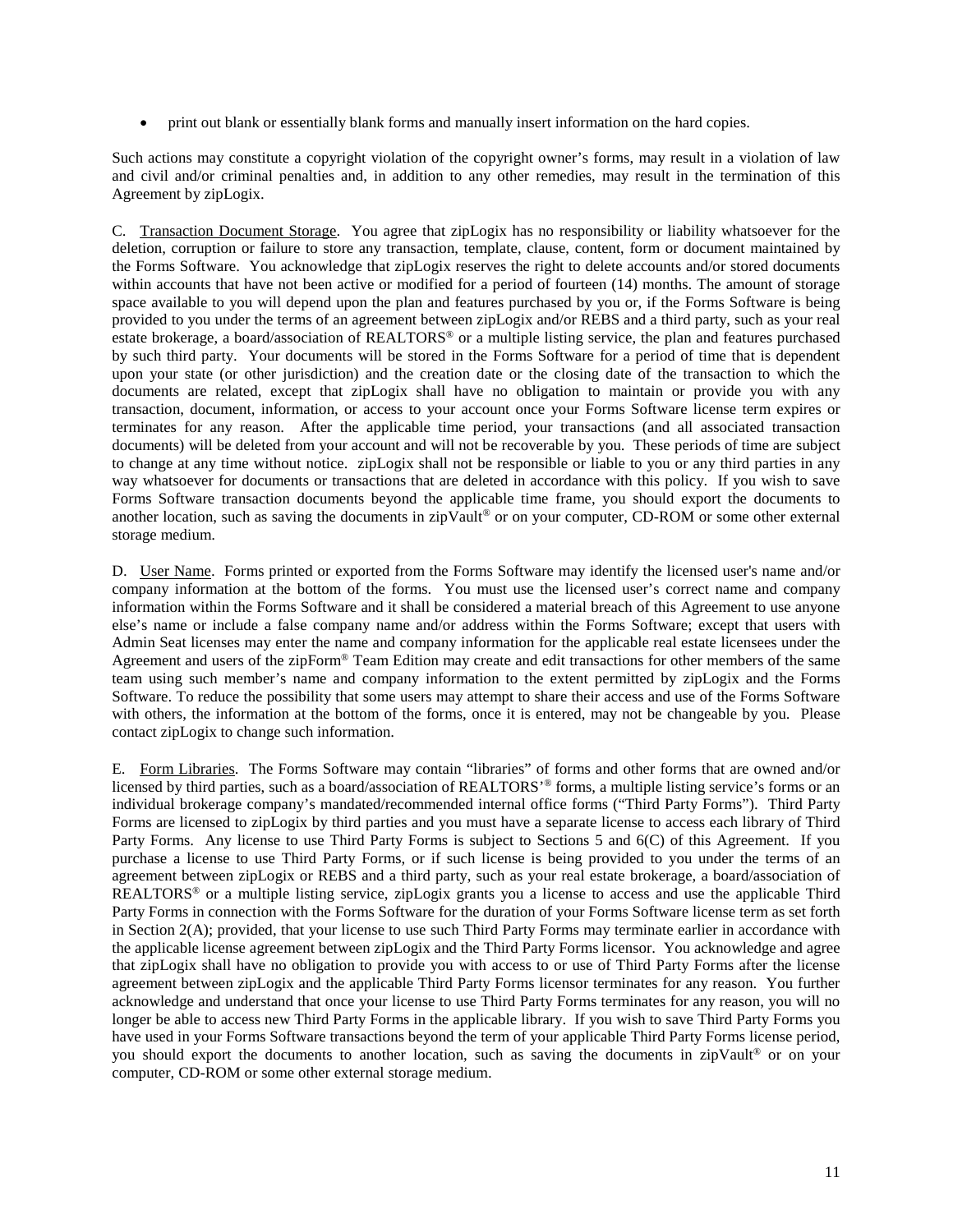F. Export Restrictions. You agree that you will not export or re-export the Forms Software to any country, person, entity or end user subject to U.S.A. export restrictions.

G. Limited Warranty for zipForm® Standard. zipLogix warrants that zipForm® Standard will be free of material defects for a period of ninety (90) calendar days from the date of your purchase or acquisition, as applicable. Within this period, zipLogix will replace any defective zipForm® Standard software without charge. Refunds will not be issued to you or the purchasing party, as applicable, unless the defect cannot be remedied by a replacement.

H. Forms Software Data Exchange. The Forms Software may automatically exchange data between your zipForm® Standard account and the zipForm® Plus server. Transactions in your zipForm® Standard account may be copied and saved to your zipForm® Plus account unless you elect to turn off this feature in zipForm® Standard.

I. Compliance with Law. zipLogix shall not be responsible for, and you are solely responsible for, determining whether you have any retention obligations for any documents within the Forms Software and whether your use of the Forms Software to store documents complies or does not comply with any and all laws, rules and regulations relating to retention or audit of records, including, but not limited to, the Electronic Signatures in Global and National Commerce Act (E-Sign), the Uniform Electronic Transactions Act (UETA) and your state's laws and regulations pertaining to retention or audit of records and the real estate industry. zipLogix makes no representations or warranties that the Forms Software is appropriate for any retention or audit obligations that may be required for your particular transaction. If you are unsure whether your use of the Forms Software to store documents complies or does not comply with relevant law, please consult an appropriate professional, such as an attorney.

## J. zipForm® Team Edition.

1. The ability of an administrator of a team account to add additional members is solely within zipLogix's discretion and is subject to the maximum number of persons permitted per team account and payment of the applicable fee. An agent can only be a member of one team account at a time. A transaction coordinator/assistant can be a member of more than one team account with the payment of the applicable fee(s). The administrator for the team account can add and remove team members at any time, up to the maximum number of team members permitted by zipLogix. Once a team member is removed from a team account, such team member will no longer have access to any transactions within the team account or any transactions saved to zipVault<sup>®</sup> for the team account. Transactions created in the team account will only be stored by zipLogix as long as the team account is active. If you wish to save transactions you have used in your team account beyond the term of your applicable team account license period, you should export the documents to another location, such as saving the documents in your individual zipVault® account or on your computer, CD-ROM or some other external storage medium.

2. Each team member will be able to create, edit, modify, print, send, export and delete transactions for, or on behalf of, any other member of the team. Each team member will be able to use other team member's names and contact information to create, edit, modify, print and send transactions, and each team member will be able to access the contact list of the other team members. Each team member will only be able to access the forms libraries for which such member has a valid license. Joining a team account will not create a license for, or otherwise enable, an individual team member to view, access, create, edit or modify forms in a forms library for which such member does not have a valid license, even if another team member has a valid license for such other forms library. Team members may not alter the name of the agent and broker that prints automatically at the bottom of each form, including by altering the form to add the name of the team.

## **SECTION 9. OTHER ZIPLOGIX PRODUCTS AND SERVICES.**

A. zipForm®MLS-Connect and MLSPush<sup>™</sup>. zipForm®MLS-Connect and MLSPush<sup>™</sup> are expressly designed and intended to be used in conjunction with the Forms Software, and cannot be used if you do not have or fail to maintain a valid license to use the Forms Software. Your license to use zipForm®MLS-Connect and/or MLSPush™ entitles you to access your individual Forms Software account only, and you may not access the Forms Software account of any other end user through zipForm®MLS-Connect and/or MLSPush™. In order to use zipForm®MLS-Connect and/or MLSPush™, you must have and maintain valid permission to access and use content within the database of your multiple listing service ("MLS"), and your MLS must have an agreement in place with zipLogix in connection with zipForm®MLS-Connect and/or MLSPush™. Should the agreement between zipLogix and your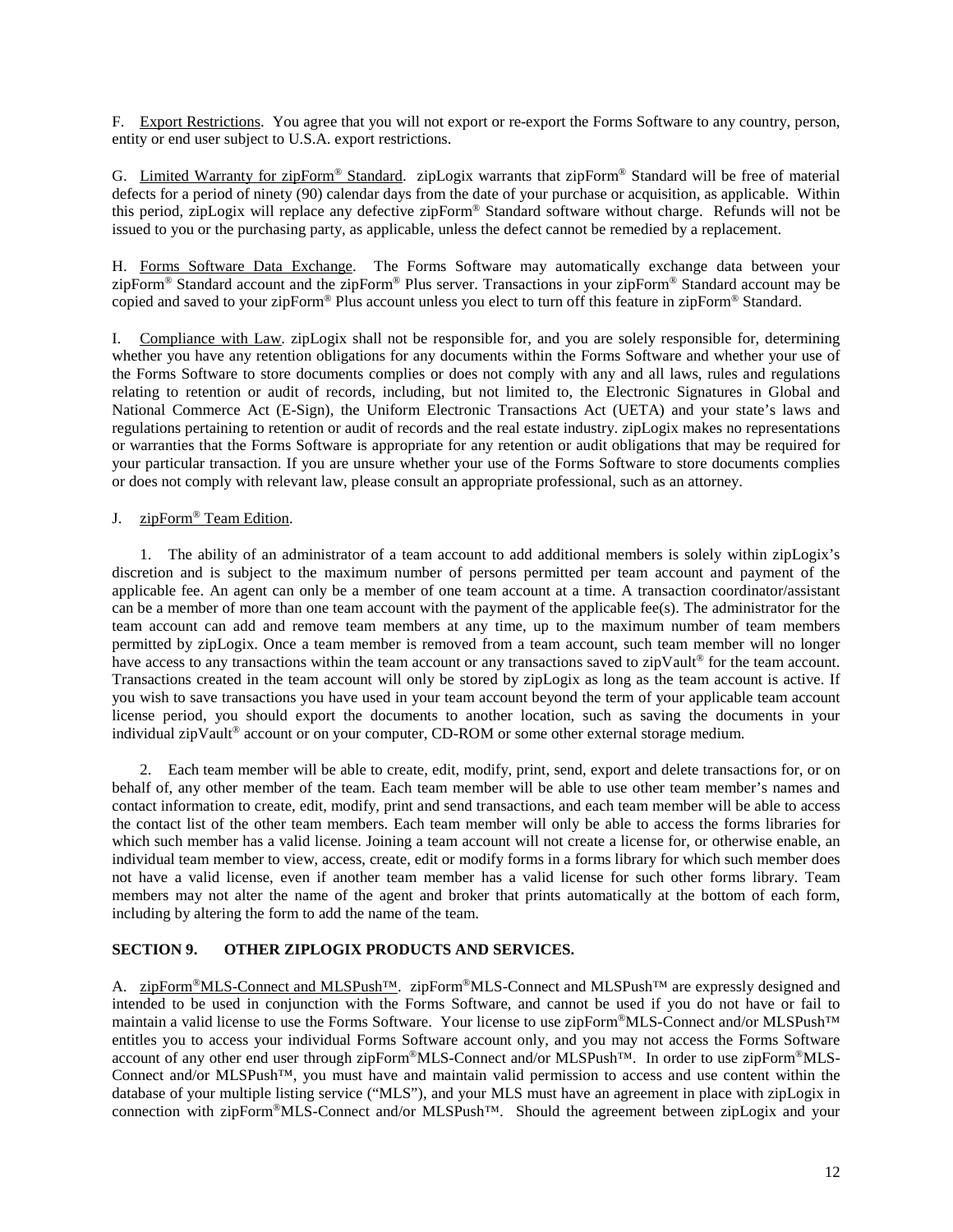MLS terminate, your access to and use of zipForm®MLS-Connect and/or MLSPush™ shall also terminate. Any fee you paid for the use of zipForm®MLS-Connect and/or MLSPush™ will not be refunded to you.

B. Single Sign On. Your use of the Single Sign On services ("SSO") shall at all times be subject to and must be in compliance with this Agreement. The SSO will only be available if zipLogix maintains agreements with providers of each product and service to be accessed by the SSO. If zipLogix's agreement with a provider terminates, your access to and use of the provider's product or service using the SSO shall also terminate. All products and services accessed under the SSO will be linked to, and capable of being accessed using, a single password or set of credentials. You should therefore exercise caution, prudence and care in using the password and/or set of credentials to protect them from unauthorized access, disclosure and use. You agree that zipLogix has no responsibility or liability whatsoever for any damages which might result from such unauthorized access, disclosure and use.

C.  $ePUBS^{\circ}$ . If you are a C.A.R. Member during the current membership year, zipLogix grants you a license to use ePUBS® and to e-mail or otherwise provide ePUBS® publications to your clients and customers during the current membership year, or that portion of the current membership year during which you remain a member, if shorter. You must have an active Forms Software account in order to access and/or use ePUBS®. Should your Forms Software account terminate, you will no longer be able to access or use ePUBS®, and no refund will be issued to you. You may not sell, resell, license, sublicense, publish, make derivative works from or publicly display (e.g. on your website or any other websites), or alter (except as expressly permitted in ePUBS<sup>®</sup>) any ePUBS<sup>®</sup> publications, and you may not reproduce any portion of any ePUBS<sup>®</sup> publication other than as expressly permitted without REBS' prior written consent. Except as expressly permitted herein, you may not allow others to access or use your ePUBS® license or any ePUBS® publication accessible under your license. Certain ePUBS® publications cannot be e-mailed to clients and customers unless you have an open transaction, or you fill in the appropriate client information on the separate signature page of the publication or the last page of the publication, as applicable. Your or your broker's name, brokerage information, client name and property information may be auto-populated at the bottom of certain ePUBS<sup>®</sup> publications. ePUBS<sup>®</sup> is a registered trademark of REBS.

D. Beta Test License. If you are a beta test user of a zipLogix Product, you acknowledge that zipLogix is conducting beta testing for the zipLogix Product and you agree to participate in such testing and to provide feedback as requested by zipLogix. Feedback consists of any of your suggestions, comments or other feedback whether it is required or provided by you voluntarily relating to the zipLogix Product ("Feedback"). You agree that zipLogix may freely use, disclose, reproduce, license, publish and distribute Feedback in the zipLogix Product or any zipLogix product or service, specifications, or other documentation; and none of the Feedback you provide is subject to or infringes upon any patent, copyright, or other intellectual property claim or right of any third party or requires any permissions, consents or approvals from any third party. This beta test license does not include and specifically excludes the right to copy, reproduce, distribute, modify, lease, license, sell, make derivate works from, or use the zipLogix Product or any other information or materials provided to you by or on behalf of zipLogix other than expressly set forth in this section unless zipLogix states otherwise in writing. Due to the experimental nature of the zipLogix Product and the possibility of bugs, errors or other malfunctions therein, use of the software in an actual real estate transaction is at your own risk. You agree that zipLogix shall not be liable to you, your customers, clients or any third parties for any deletion, corruption or failure of the zipLogix Product or zipLogix's servers to store, maintain or transmit any transaction, template, clause, data or other content. zipLogix shall have no obligation to maintain any data or content or to forward any data or content to you or any third party. zipLogix shall have the right and option to limit, alter, change, remove and correct the features, functionality and any other aspect of the zipLogix Product; and to deny, limit access or limit levels of access to the zipLogix Product and to terminate this beta test license at any time without notice. zipLogix may, in its discretion, provide technical and customer support to you in connection with the zipLogix Product, upon terms to be determined solely by zipLogix. You shall not be entitled to receive any fees or reimbursement for any expenses incurred by you in connection with the zipLogix Product and this beta test license. YOU ACKNOWLEDGE THAT THE ZIPLOGIX PRODUCT IS EXPERIMENTAL IN NATURE, STILL IN THE DEVELOPMENT STAGE, AND HAS NOT BEEN FULLY TESTED. THE ZIPLOGIX PRODUCT IS PROVIDED "AS IS" AND MAY NOT BE FUNCTIONAL ON ANY MACHINE OR IN ANY ENVIRONMENT. ZIPLOGIX IS UNDER NO OBLIGATION TO FIX ERRORS, IMPERFECTIONS OR INCOMPATIBILITIES FOUND IN THE ZIPLOGIX PRODUCT. ZIPLOGIX DISCLAIMS ALL WARRANTIES RELATING TO THE ZIPLOGIX PRODUCT, EXPRESS OR IMPLIED, INCLUDING BUT NOT LIMITED TO ANY WARRANTIES OF MERCHANTABILITY, FITNESS FOR A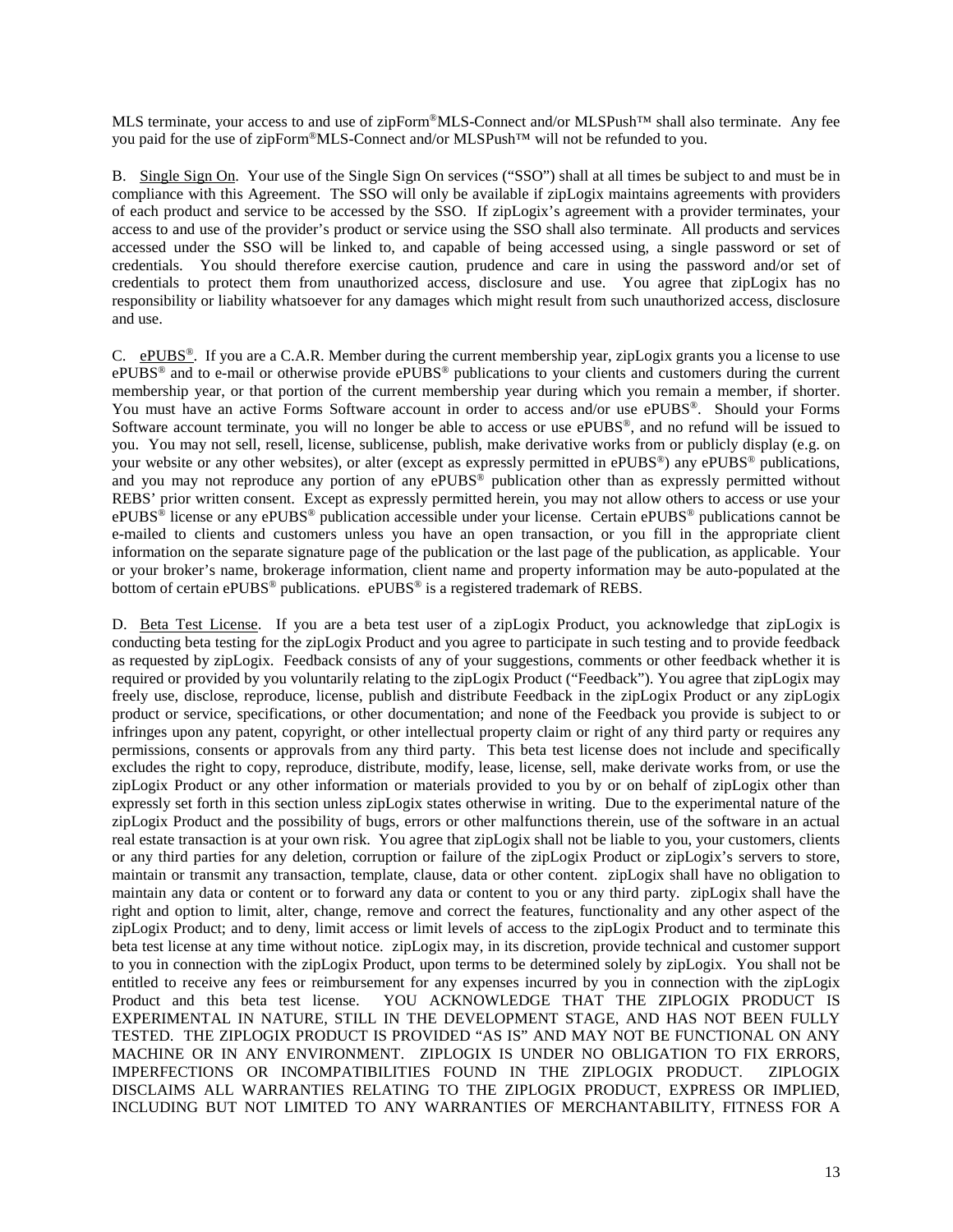PARTICULAR PURPOSE AND NON-INFRINGEMENT, AND TO THE AVAILABILITY OR RELIABILITY OF THE ZIPLOGIX PRODUCT, ZIPLOGIX'S SERVERS OR THE INTERNET. YOU ASSUME THE ENTIRE RISK AS TO THE RESULTS AND PERFORMANCE OF THE ZIPLOGIX PRODUCT. ZIPLOGIX DOES NOT WARRANT OR GUARANTEE THAT YOUR USE OF THE PRODUCT WILL BE UNINTERRUPTED OR ERROR-FREE. BECAUSE SOME STATES AND JURISDICTIONS DO NOT ALLOW THE EXCLUSION OR LIMITATION OF LIABILITY OR WARRANTIES, CERTAIN EXCLUSIONS AND LIMITATIONS IN THIS SECTION MAY NOT APPLY TO YOU, AND IN SUCH CASE, THE WARRANTIES ARE LIMITED TO THE MINIMUM WARRANTY PERIODS ALLOWED BY THE APPLICABLE LAW.

#### E. zipLogix Digital Ink®.

- 1. In General.
	- (a) You must be at least eighteen (18) years old to use zipLogix Digital Ink<sup>®</sup>.

(b) Should your Forms Software license terminate, your access to and use of zipLogix Digital Ink® and any documents maintained or stored therein may terminate simultaneously, your subscription fee shall not be refunded, and the documents will be deleted from zipLogix Digital Ink® within a time period at zipLogix's discretion and may not be recoverable.

2. Transaction Document Storage. zipLogix Digital Ink® documents will be maintained by zipLogix, or a third party on behalf of zipLogix, for a period of time that is dependent upon your state (or other jurisdiction) and the creation date or the closing date of the transaction to which the documents are related, except that zipLogix shall have no obligation to maintain or provide you with any transaction, document, information, or access to your account once your zipLogix Digital Ink® license term expires or terminates for any reason. zipLogix reserves the right to delete accounts that are inactive or have not been modified for a period of fourteen (14) months. You agree that zipLogix has no responsibility or liability whatsoever for the deletion, corruption or failure to store any transaction, template, clause, content, form or document maintained or transmitted by zipLogix Digital Ink®. After the termination or expiration of your zipLogix Digital Ink® account for any reason, subject to the terms as expressly set forth herein, documents will be deleted from your account and will not be recoverable. zipLogix shall not be responsible or liable to you or any third parties in any way whatsoever for documents or transactions that are deleted in accordance with this policy. If you wish to save documents signed using zipLogix Digital Ink® beyond the applicable time frame, you should export those documents to zipVault<sup>®</sup> or another location, such as saving documents in .pdf form on your computer, or on a CD-ROM, etc. zipLogix may establish limits concerning the maximum number of documents and transactions that may be stored, signed, or transmitted, the maximum amount of disk space that will be allotted on zipLogix's servers on your behalf, and the maximum number of times and duration you may access zipLogix Digital Ink® in a given period of time, which are subject to change at any time without notice.

3. Disclaimer; Digital Signatures. You acknowledge and agree that zipLogix makes no representations or warranties and is not liable for the accuracy, validity or invalidity of any authentication measure used in connection with zipLogix Digital Ink®. You may upload and sign .pdf documents in zipLogix Digital Ink®. If the uploaded document already contains a digital signature, zipLogix Digital Ink® will create a new .pdf file in which the existing digital signature is converted into a copy of the digital signature (an "Image"), similar to a photocopy of a document with a signature. You understand and acknowledge that the Image is not a digital signature and will not contain the security features associated with a digital signature. You may add new digital signatures to the uploaded document using zipLogix Digital Ink<sup>®</sup>. The new zipLogix Digital Ink<sup>®</sup> digital signatures will have all of the security features associated with digital signatures. If you need to access and recover pre-existing digital signatures that were converted into Images, those digital signatures will still be available in the original .pdf file.

4. Compliance with Law. As routine practice, zipLogix provides consumer disclosures for all signature transactions processed through zipLogix Digital Ink®. However, zipLogix shall not be responsible for, and you are solely responsible for, determining whether the use of an electronic record or electronic signature complies or does not comply with any and all laws, rules and regulations, including but not limited to electronic record and electronic signature laws such as the Electronic Signatures in Global and National Commerce Act (E-SIGN) or the Uniform Electronic Transactions Act (UETA) and your state's laws and regulations pertaining to electronic record and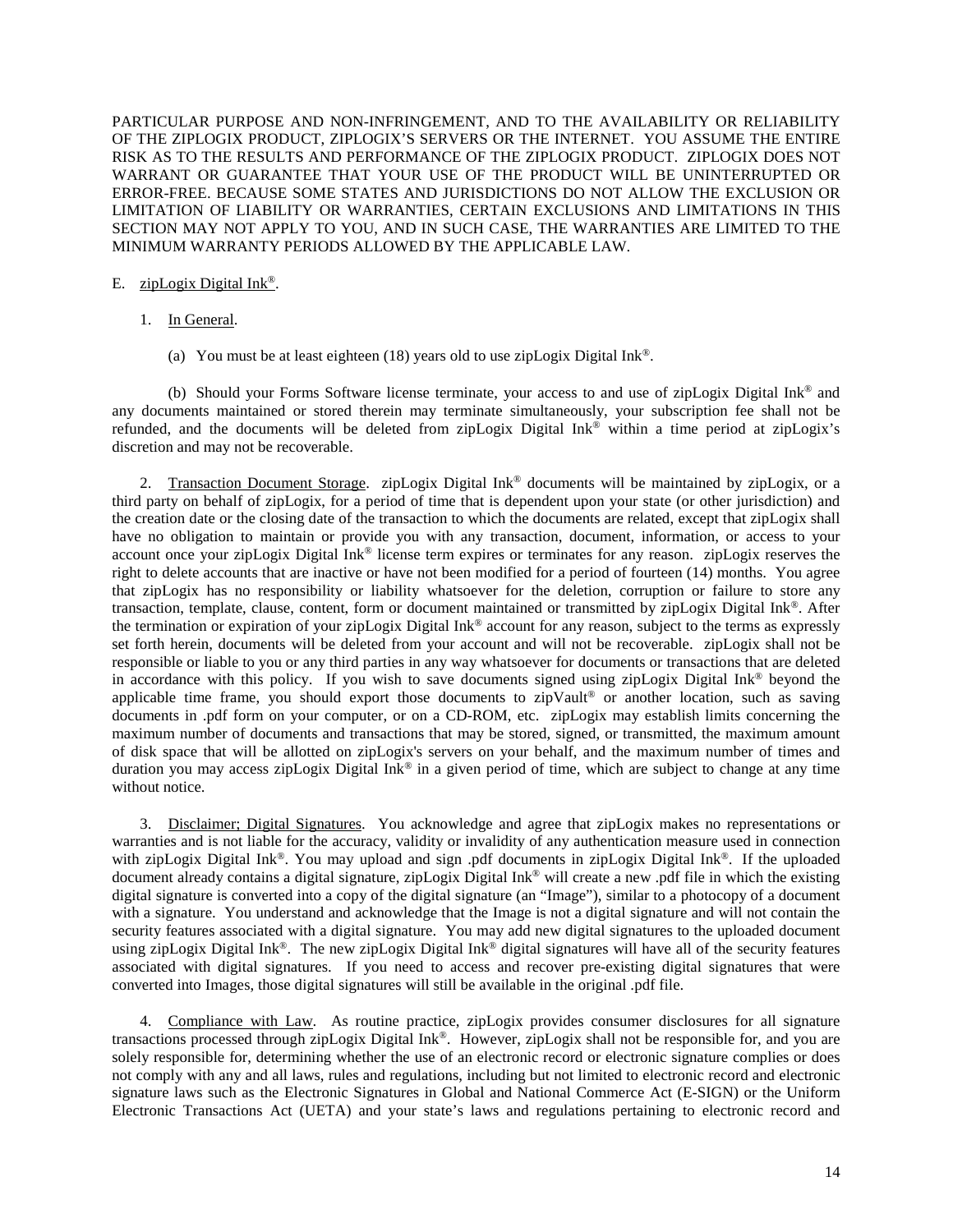electronic signatures and the real estate industry. zipLogix shall not be responsible or liable for, and you are solely responsible for, determining whether a consumer (as defined under applicable law) must be provided with a disclosure required by law to be in writing, whether the delivery of an electronic record satisfies such law, and for providing such disclosure to the consumer. zipLogix makes no representations or warranties that the consumer disclosures in zipLogix Digital Ink® are appropriate for or provide all of the disclosures as required for your particular transaction. If you are unsure whether your electronic record or electronic signature complies or does not comply with relevant law, please consult an appropriate professional, such as an attorney.

#### F. zipVault®.

1. General. Your license entitles you to use zipVault® in connection with your individual Forms Software account only. You may not access or use zipVault<sup>®</sup> through the zipLogix account of a third party. Should your zipVault® license terminate, your access to and use of zipVault® and any documents maintained or stored therein will terminate simultaneously, your subscription fee, if any, shall not be refunded, and the documents will be deleted from zipVault® within a time period at zipLogix's discretion and may not be recoverable by you.

2. Document Storage/Deletion. You must maintain a valid zipVault<sup>®</sup> license to store and access documents using zipVault<sup>®</sup>. Except as expressly set forth herein, zipLogix shall have no obligation to maintain any document, content, or form and zipLogix shall have no obligation to provide you with any document, information or access to your account once your zipVault® license term expires or terminates for any reason. The amount of storage space available to you in zipVault<sup>®</sup> will depend upon the plan and features purchased by you, or if zipVault<sup>®</sup> is being provided to you under the terms of an agreement between zipLogix and a third party, such as your real estate brokerage, a board/association of REALTORS® or a multiple listing service, the plan and features purchased by such third party. Except as provided herein, your documents will be stored in zipVault<sup>®</sup> for a period of time that is dependent upon your state (or other jurisdiction) and the creation date or the closing date of the transaction to which the documents are related. You may delete documents that you have stored using your personal zipVault® account at any time. You (or your broker, if applicable) may designate a deletion date that is earlier than the default deletion date available to you under your zipVault® plan. Please contact zipLogix for details about your zipVault® plan and features. After the applicable time period, stored documents will be deleted from zipVault® and will not be recoverable by you. These storage times are subject to change at any time without notice. Any change to applicable storage times will affect only those transactions created after the change is made. Once a transaction document is deleted, you will not be able to recover the deleted document using your zipVault® account. You agree that zipLogix has no responsibility or liability whatsoever for the deletion, corruption or failure to store any document, form or content stored, maintained or transmitted by zipVault®. zipLogix has no obligation to provide you or third parties with any documents that have been deleted for any reason. You agree that zipLogix shall not be responsible or liable to you or any third parties in any way for stored documents deleted in accordance with this policy. If you wish to save documents you have uploaded and stored using zipVault<sup>®</sup> beyond the expiration of the applicable time period or prior to the expiration or termination of your zipVault® license, you should export the documents to another location, such as saving the documents on your computer, on a CD-ROM or some other external storage medium. zipLogix reserves the right to limit the amount of storage space available to you, to limit the types of files eligible for storage, to charge a fee for additional storage space and to otherwise change the terms and conditions of document storage, retention and deletion using zipVault® at any time. If you wish to purchase additional storage capacity or time, you should contact zipLogix.

3. Compliance with Law. zipLogix shall not be responsible or liable for, and you are solely responsible for, determining whether your use of zipVault® to store documents complies or does not comply with any and all laws, rules and regulations relating to retention or audit of records including, but not limited to, the Electronic Signatures in Global and National Commerce Act (E-Sign), the Uniform Electronic Transactions Act (UETA) and your state's laws and regulations pertaining to retention or audit of records and the real estate industry. If you are unsure whether your use of zipVault<sup>®</sup> to store documents complies or does not comply with relevant law, please consult an appropriate professional, such as an attorney.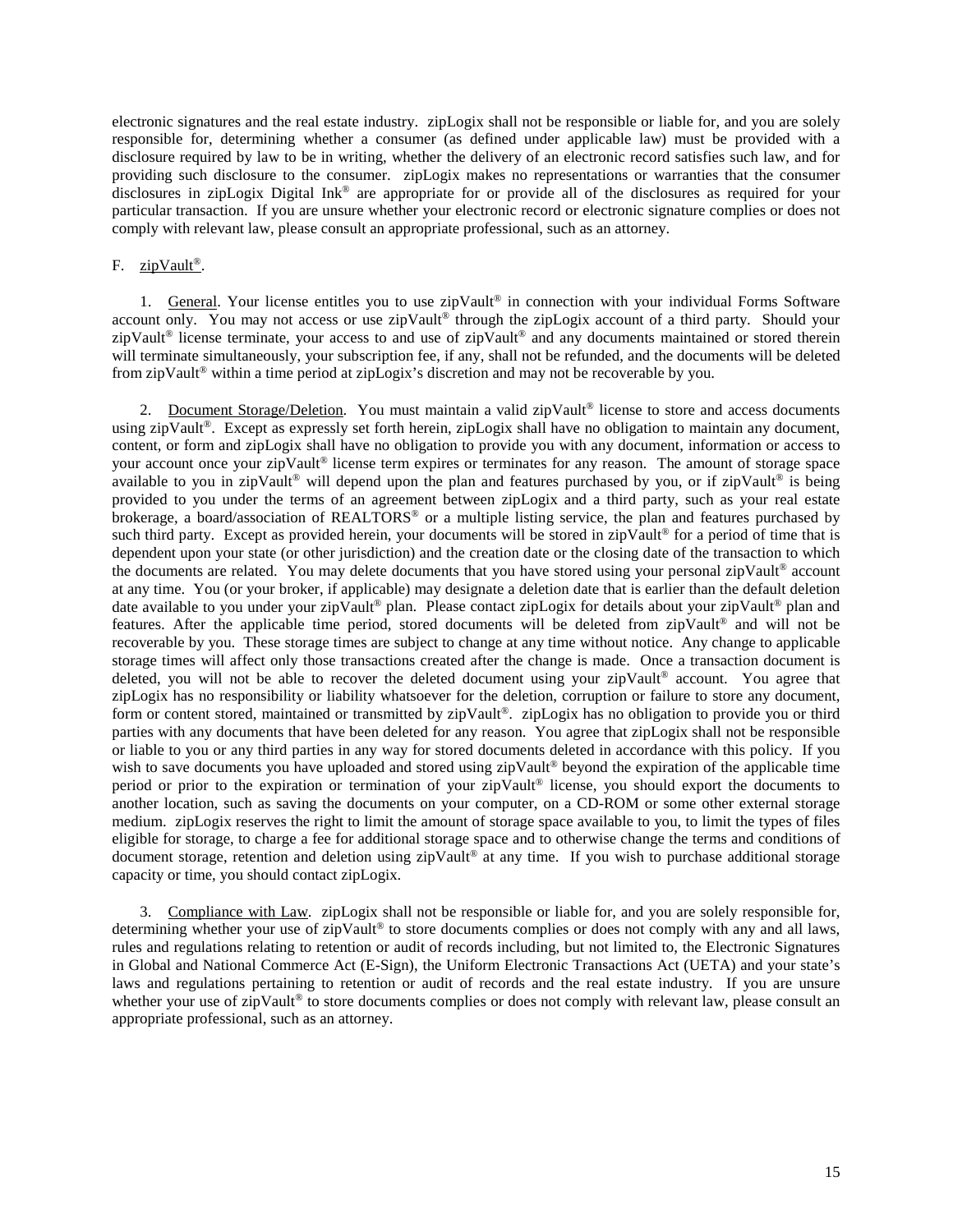#### G. TouchSign®.

- 1. In General.
	- (a) You must be at least eighteen (18) years old to use TouchSign®.

(b) Acquired as part of zipForm® Mobile Web Edition. If you acquired a TouchSign® license as part of your zipForm® Mobile Web Edition subscription, zipLogix grants you a license to use TouchSign® for the duration of your zipForm® Mobile Web Edition subscription. Should your zipForm® Mobile Web Edition license terminate, your access to and use of TouchSign® will terminate simultaneously and your subscription fee, if any, shall not be refunded.

2. Transaction Document Storage. You agree that zipLogix has no responsibility or liability whatsoever for the deletion, corruption or failure to store any signature, transaction, template, clause, content, form or document executed or transmitted by TouchSign®. If you wish to save documents you have signed using TouchSign® you should export those documents to zipVault® or another external storage location, such as by saving documents in .pdf form on your computer or on a CD-ROM.

3. Disclaimer; Limitations. You acknowledge and agree that zipLogix makes no representations or warranties relating to the accuracy, validity or invalidity of any authentication measure used in connection with TouchSign®. zipLogix may establish limits concerning the maximum number of documents and transactions that may be signed or transmitted, the maximum amount of disk space that will be allotted on zipLogix's servers on your behalf, and the maximum number of times and duration you may access TouchSign® in a given period of time, which are subject to change at any time without notice.

4. Compliance with Law. As routine practice, zipLogix provides consumer disclosures for all signature transactions processed through TouchSign®. However, zipLogix shall not be responsible for, and you are solely responsible for, determining whether the use of an electronic record or electronic signature complies or does not comply with any and all laws, rules and regulations including, but not limited to, electronic record and electronic signature laws such as the Electronic Signatures in Global and National Commerce Act (E-SIGN) or the Uniform Electronic Transactions Act (UETA) and your state's laws and regulations pertaining to electronic records and electronic signatures and the real estate industry. zipLogix shall not be responsible or liable for, and you are solely responsible for, determining whether a consumer (as defined under applicable law) must be provided with a disclosure required by law to be in writing, whether the delivery of an electronic record satisfies such law, and for providing such disclosure to the consumer. zipLogix makes no representations or warranties that the consumer disclosures in TouchSign® are appropriate for or provide all of the disclosures as required for your particular transaction. If you are unsure whether your electronic record or electronic signature complies or does not comply with relevant law, please consult an appropriate professional, such as an attorney.

H. zipConsult<sup>®</sup>. zipLogix provides a link in the Forms Software to zipConsult<sup>®</sup>, a web conferencing tool. zipConsult® is powered by AnyMeeting, which is a Third Party Product. All right, title and interest in and to AnyMeeting belongs solely to AnyMeeting and/or its licensors, as applicable. zipLogix and its affiliates make no representations, guarantees or warranties whatsoever regarding the use, content, legality or sufficiency of AnyMeeting. By accessing zipConsult®, you agree to comply with AnyMeeting's Terms of Service and Privacy Policy set forth on AnyMeeting's website, currently located at [www.anymeeting.com/accountmanager/messages/AnyMeetingTermsOfService.htm](http://www.anymeeting.com/accountmanager/messages/AnyMeetingTermsOfService.htm) and [www.anymeeting.com/Privacy.aspx,](http://www.anymeeting.com/Privacy.aspx) as may be amended from time to time. You agree to comply with all telephonic and electronic recording laws, rules and regulations in connection with your use of zipConsult®, and you agree to indemnify, defend, and hold zipLogix harmless for any breach of this obligation.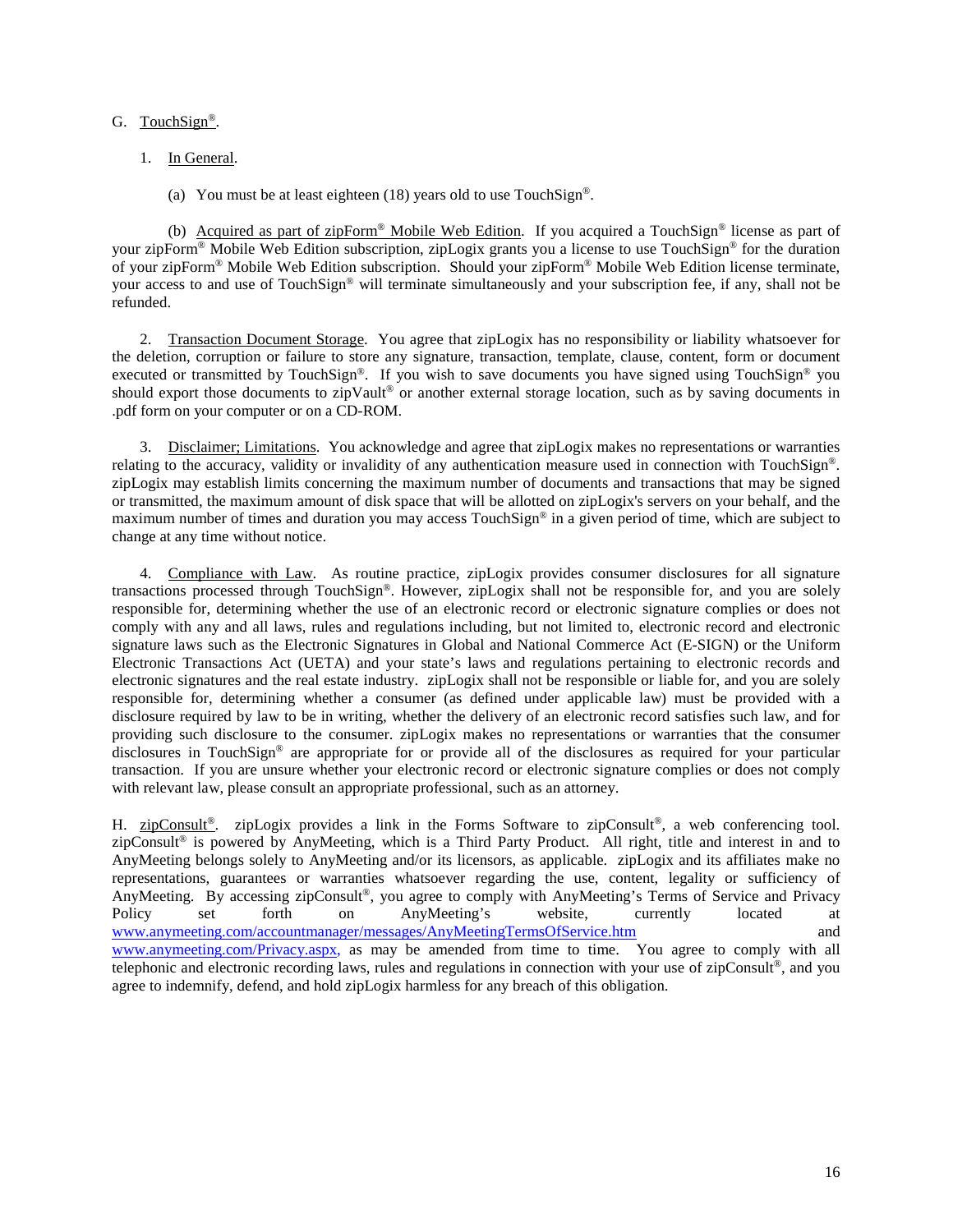## **QUESTIONS**

Should you have any questions concerning this Agreement, or if you desire to contact zipLogix for any reason, please contact zipLogix at:

zipLogix P.O. Box 130 Fraser, MI 48026 [ziplogix.com](https://ziplogix.com/)

Effective: April 27, 2017 Last Revised: April 27, 2017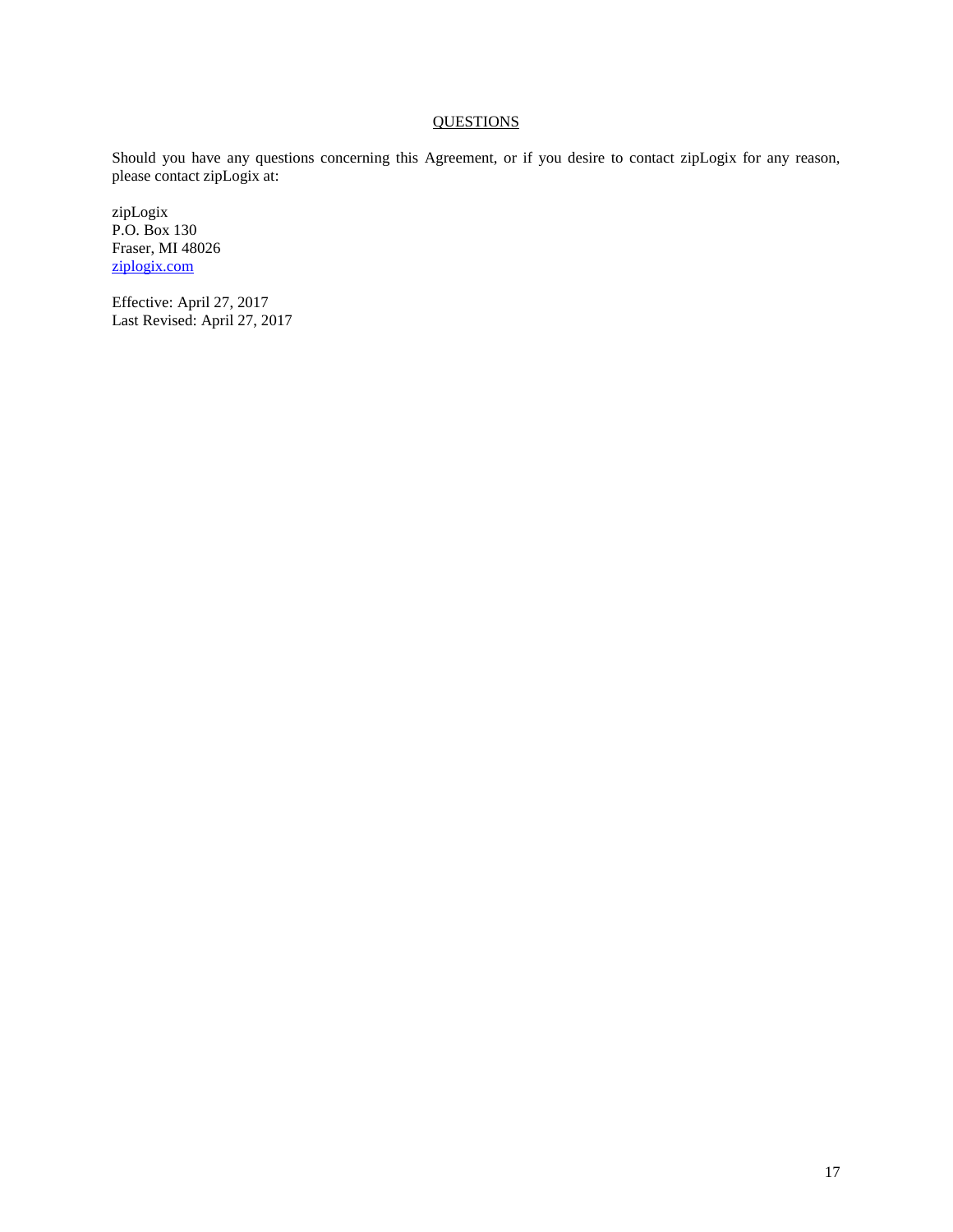# **ZIPLOGIXTM PRIVACY AND SECURITY STATEMENT**

Effective August 10, 2017 This document was previously updated July 25, 2013.

 $zipLogix^{TM}$  ("we" "us" or "our") appreciates your interest in and use of our products and services. The protection of your privacy and the security of our products and services are important to us. We have created this Privacy and Security Statement ("Statement") to demonstrate our firm commitment to privacy and so that you will be aware of the uses made of information that may be generated through your use of our website and products and services. Please take a few minutes to read the complete **Statement** 

# **TYPES OF INFORMATION WE COLLECT**

## **Personal Information**

Personal information is information that permits direct association with a specific individual. Personal information, such as your name, user name, password, broker affiliation, mailing address, email address, and phone number is either requested or required at different points during your use of our website or products and services to complete your order, create your account and/or ensure that you are authorized to use certain intellectual property (e.g., form libraries in zipForm®) that may be licensed to us. Depending upon the libraries to which you request access, your current association membership status or broker affiliation may be verified by asking you to log into other websites. You may also enter personal information relating to yourself or others into certain fields when you use our products and services in your real estate business. For example, you may enter personal information relating to a client, customer, purchaser or seller into a form in zipForm® during a real estate transaction.

## **Payment-related Information**

Payment-related information is information used to process payments you make for products and services made available to you. Payment-related information, such as your credit-card number and expiration date, is required whenever a payment is necessary to complete your order for a product or service or to create or renew your account. We use third-party payment processors for electronic transactions and do not collect or store payment-related information.

## **Non-Personal Information**

We also collect non-personal information. Non-personal information is aggregated information and other information that does not permit direct association with any specific individual. We may collect, use and disclose non-personal information for any purpose except as prohibited by law. For example, we may collect information relating to your activities on our website, your use of our products and services and information you enter into certain fields within our products such as a zip code. If we combine your non-personal information with your personal information, we will treat the combined information as personal information.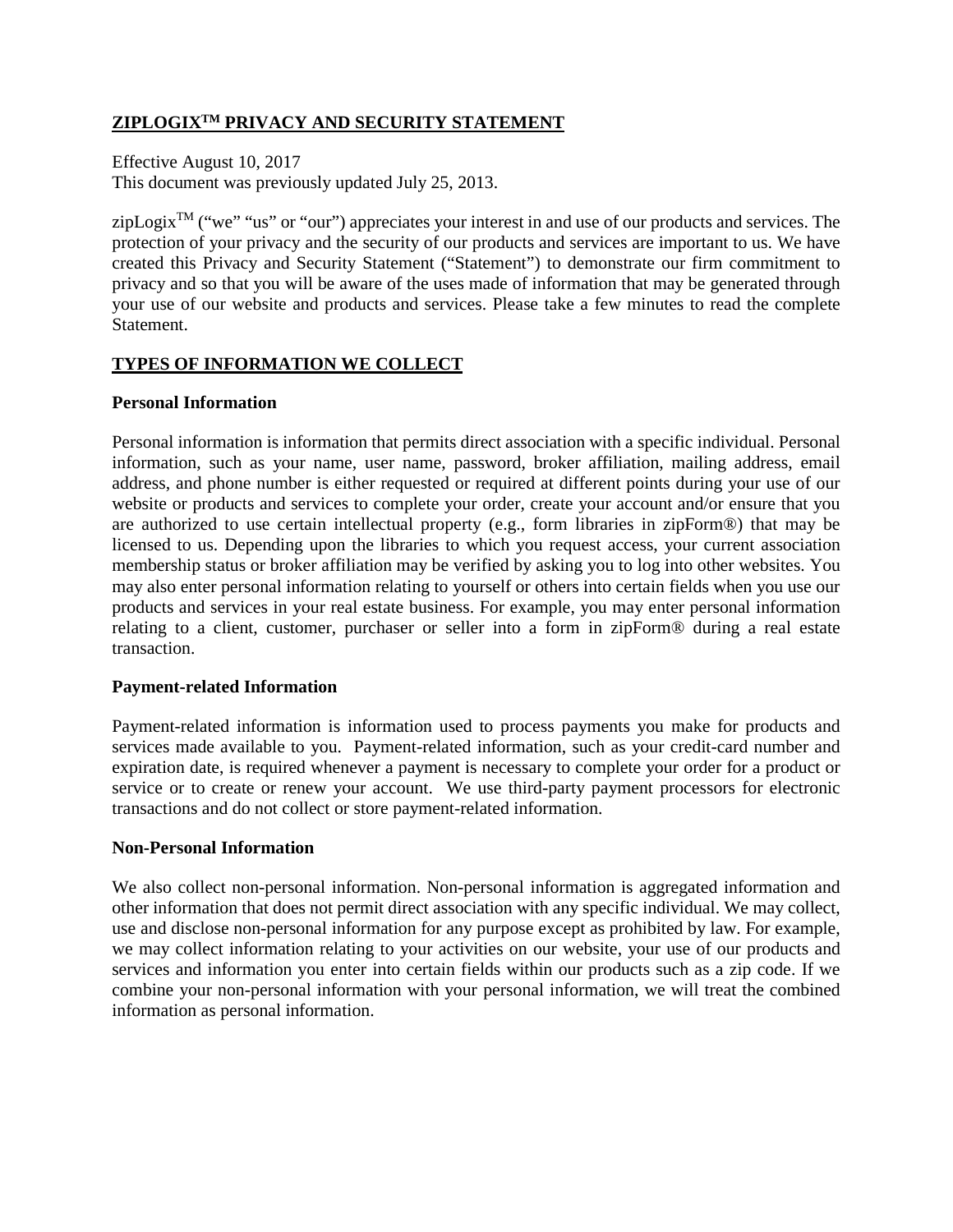# **Cookies and Other Technologies**

Our website and some of our online products and services, email messages and advertisements may use cookies, log files and other technologies to collect information about your use of our website, products and services. We treat information collected by cookies, log files and other technologies as non-personal information, except when combined with personal information or as provided by law. We use cookies and other technologies to verify user information, to make your use of our website, products and services more convenient and to assist in understanding your use of our website, products and services. Most internet browsers are initially set to accept cookies. If you prefer, you may set your browser so that it refuses cookies or alerts you when cookies are being created on your hard drive. You should be aware that by not accepting cookies you may impair your ability to use certain portions of our website, products and services.

# **California Do Not Track Disclosures**

Do Not Track is a privacy preference that users can set in their web browsers. When a user turns on the Do Not Track signal, the browser sends a message to websites requesting them not to track the user. We do not currently respond to Do Not Track browser settings or signals.

# **HOW WE USE INFORMATION**

## **Personal Information**

We use personal information in the following ways:

- **Providing the products and services:** Primarily, we store and use personal information to provide the products and services to you and to make our products and services easier for you to use by not making you enter personal information more than once.
- **Managing your account:** We will use your personal information to help manage your subscription, respond to your inquiries about the products and services, and to provide technical administration and support for you,
- **Product security:** We use your personal information to add security to our products by printing your name, and your broker's name and address, on your transaction forms in zipForm®.
- **Processing your transactions:** We may also use your personal information to help you process your real estate transactions.
- **Sending you information:** We may use your personal information to send you important information regarding the products or services, changes to any terms, conditions or policies or other administrative information.
- **Marketing from us to you:** We may contact you to market or promote zipLogix<sup>TM</sup> or third party products or services we believe you will find useful.
- **Enhancing your experience of the products and services:** We store and use personal information to collect information about your zipLogix<sup>TM</sup> product and service usage for internal business purposes, including auditing and data analysis. This helps us determine how to best improve our products and services and what other products and services may be valuable or of interest to you.
- **Anonymized data:** We may aggregate or de-identify or otherwise anonymize your personal information. This process removes personally identifiable information to prevent the resulting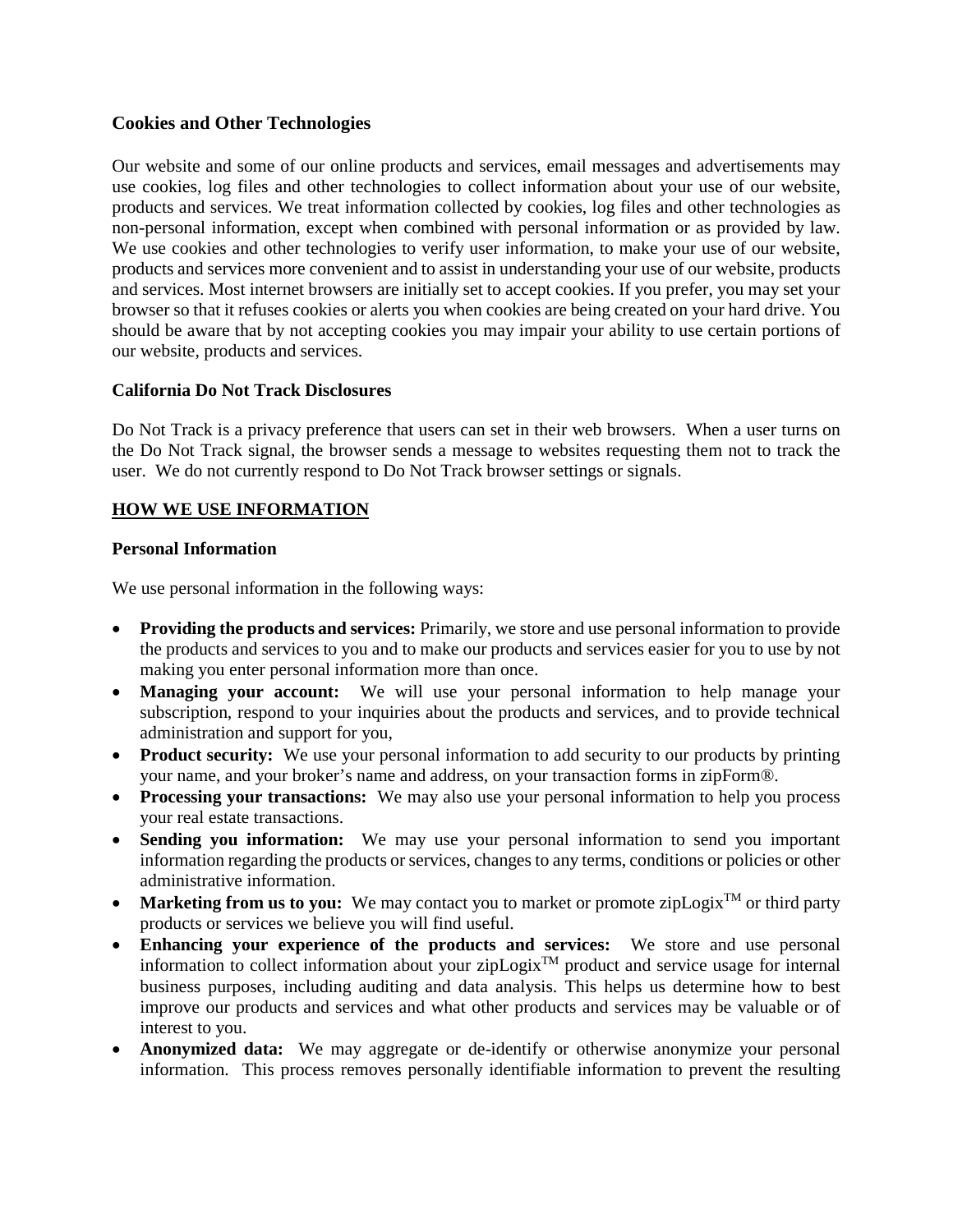anonymized data from being associated with any particular individual or user. Anonymized data is treated as non-personal information under this Privacy Policy.

## **Non-Personal Information**

We gather non-personal information to understand and analyze trends in your use of our website, products and services, to gather information about our user base and the real estate industry as a whole, to administer our website, products and services and to help us determine how to improve our products, services and advertising. We may store and use non-personal information to create, use, license and sell general analytic databases that may provide insight into subjects including, but not limited to, real estate market practices, industry trends and general economic conditions. We may also use this information in our marketing and advertising services, in our creation of new products and services and for our internal business purposes.

# **DISCLOSURE TO THIRD PARTIES**

When you subscribe or otherwise give us personal information, we do not share that information with third parties without your permission, other than for the limited exceptions described below:

We occasionally hire other companies to provide services on our behalf, including development, testing, hosting, and answering customer questions about our products or services. We will provide to those companies only the personal information necessary to enable those companies to provide such services, and we prohibit them from using that information for any other purpose.

If you are using a multi-user edition of one of our products (such as zipForm® Broker or Team edition, your personal information may be shared with your broker, team leader, or other users as authorized by the primary owner of your multi-user edition. If your license to use our product or services was provided by a third party, such as the National Association of REALTORS®, we may share certain of your personal information with that third party for authentication purposes to confirm your right to use the product and prevent unauthorized usage of our products and services.

When you use our products or services, you may direct us to transmit your personal information to another service provider, such as a multiple listing service; when you direct us to transmit your information (such as by clicking "submit") we will transmit only the information you instruct us to transmit and we cannot be held responsible for any errors you make in your instructions to us.

Additionally, if you have access to form libraries through your use of our products or services, your personal information may be provided to the third parties providing such form libraries, including, but not limited to, Associations of REALTORS®, multiple listing services and brokerages. We may also share your personal information with these third parties to prevent unauthorized usage of our products or services or unauthorized access to third party form libraries.

We may also provide your personal information, but not the non-public personal information you enter into zipLogix $T_M$  products and services related to your clients and customers, to our parent company and its subsidiaries to offer other products or services that may be valuable or interesting to you; we do not provide your personal information to other third parties for marketing purposes.

We will disclose personal information without notice only if required to do so by law or in the good faith belief that such action is necessary to protect and defend the rights or property of zipLogix<sup>TM</sup>.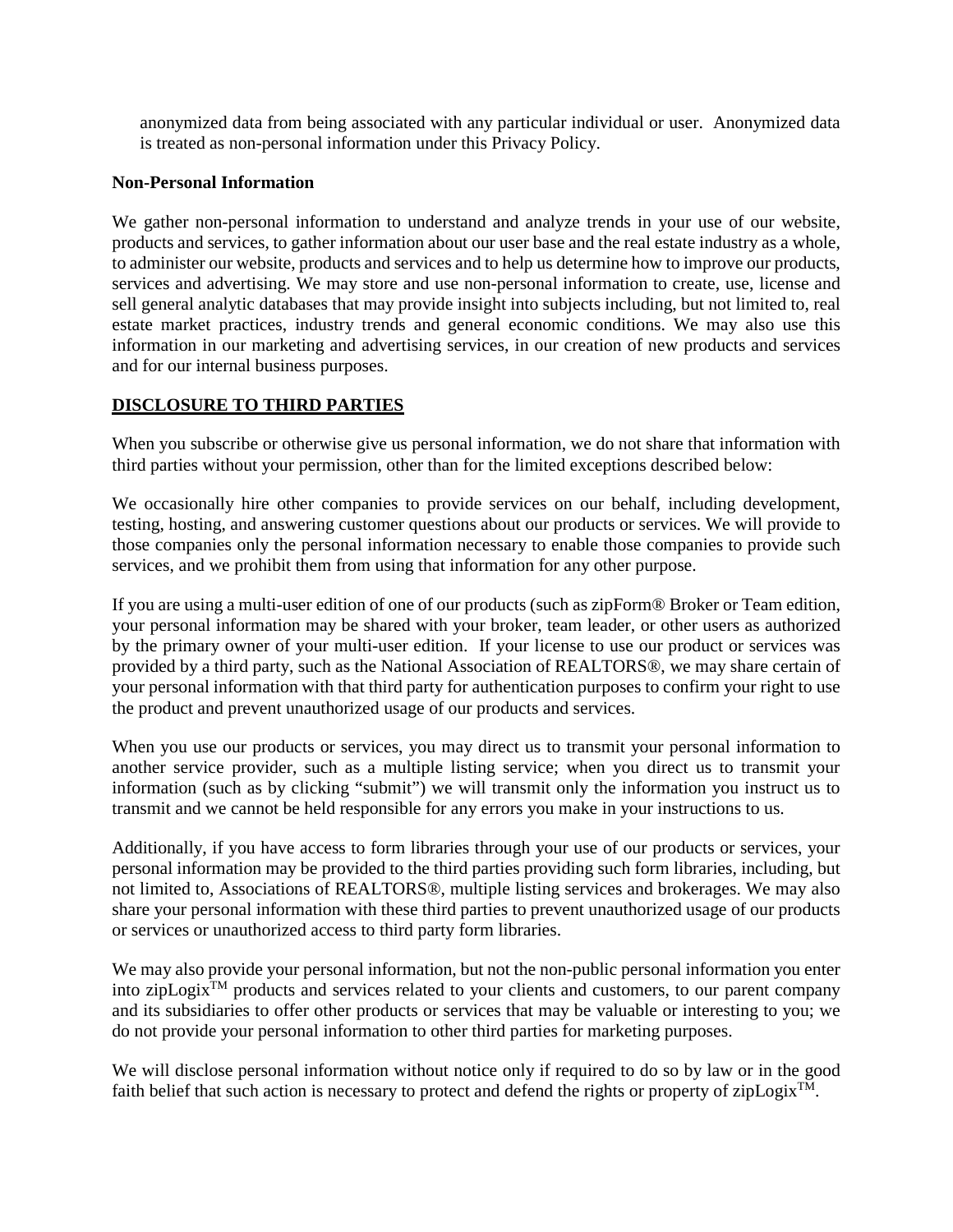We may provide non-personal information to third parties for general analytic purposes related to real estate market practices, industry trends and general economic conditions. If we are involved in a merger or are acquired, then all or substantially all of our assets may be transferred to the acquirer. In such a transaction, user information including personal and non-personal information could be among the transferred assets. In such an event, you will be notified via a prominent notice on our website of any change in ownership or uses of your personal information, as well as any choices you may have regarding your personal information. Your information will remain protected by this policy in accordance with its terms.

# **ADVERTISEMENTS AND LINKS TO THIRD PARTY WEBSITES**

We may sell advertising space to third parties on our website or in our products and services, which is usually in the form of a graphic link to the Internet site of the advertiser (a "banner advertisement"). We may also provide links to third party websites through other methods. These linked sites are not under our control and we are not responsible for the privacy practices or the contents of any such linked website, or any link contained in any linked website and any personal information you provide will be collected by, and controlled by the privacy policy of, that third party. If you have concerns about the privacy practices of a third-party website to which we link, you should direct those concerns to the third party responsible for that website. PLEASE NOTE THAT THIS POLICY DOES NOT ADDRESS THE PRIVACY OR INFORMATION PRACTICES OF ANY THIRD PARTIES, INCLUDING, WITHOUT LIMITATION, OUR PARENT COMPANY OR ITS SUBSIDIARIES.

Third-party advertising on our website is pre-selected by us or our parent company or its subsidiaries.  $zipLogix^{TM}$  does not employ behavioral advertising or otherwise allow third-party advertisers to track your activity or display advertising targeted to your browsing history or other online activities.

# **SOCIAL MEDIA**

We maintain profiles on social media websites such as Facebook, Twitter and YouTube, and our website links to those social media profiles. When you interact with our profiles on social media, you will be governed by the terms of use and any information you submit will be covered by the privacy policy of that social media provider. We are not responsible for the privacy practices or content found on the website of these social media providers beyond our own profiles. We do not collect or use any data gathered from your interactions with our social media profiles.

# **SECURITY OF YOUR PERSONAL INFORMATION**

For website security purposes and to ensure that our products and services remain available to all users, our servers employ industry-standard methods to monitor network traffic to identify unauthorized attempts to upload or change information, or otherwise cause damage. Unauthorized attempts to upload information or change information on our servers are strictly prohibited and may be punishable by law, including the Computer Fraud and Abuse Act of 1986 and the National Information Infrastructure Protection Act of 1996. We use technical and organizational security measures in order to protect the data we have under our control against loss, misuse, unauthorized access or disclosure, alteration, or destruction. Inside the company, data is stored in password-controlled servers with limited access. Although we take measures to safeguard against unauthorized disclosures of information, no transmission of data over the Internet is 100% secure so we cannot guarantee that information we collect or store will be protected from all unauthorized access or use.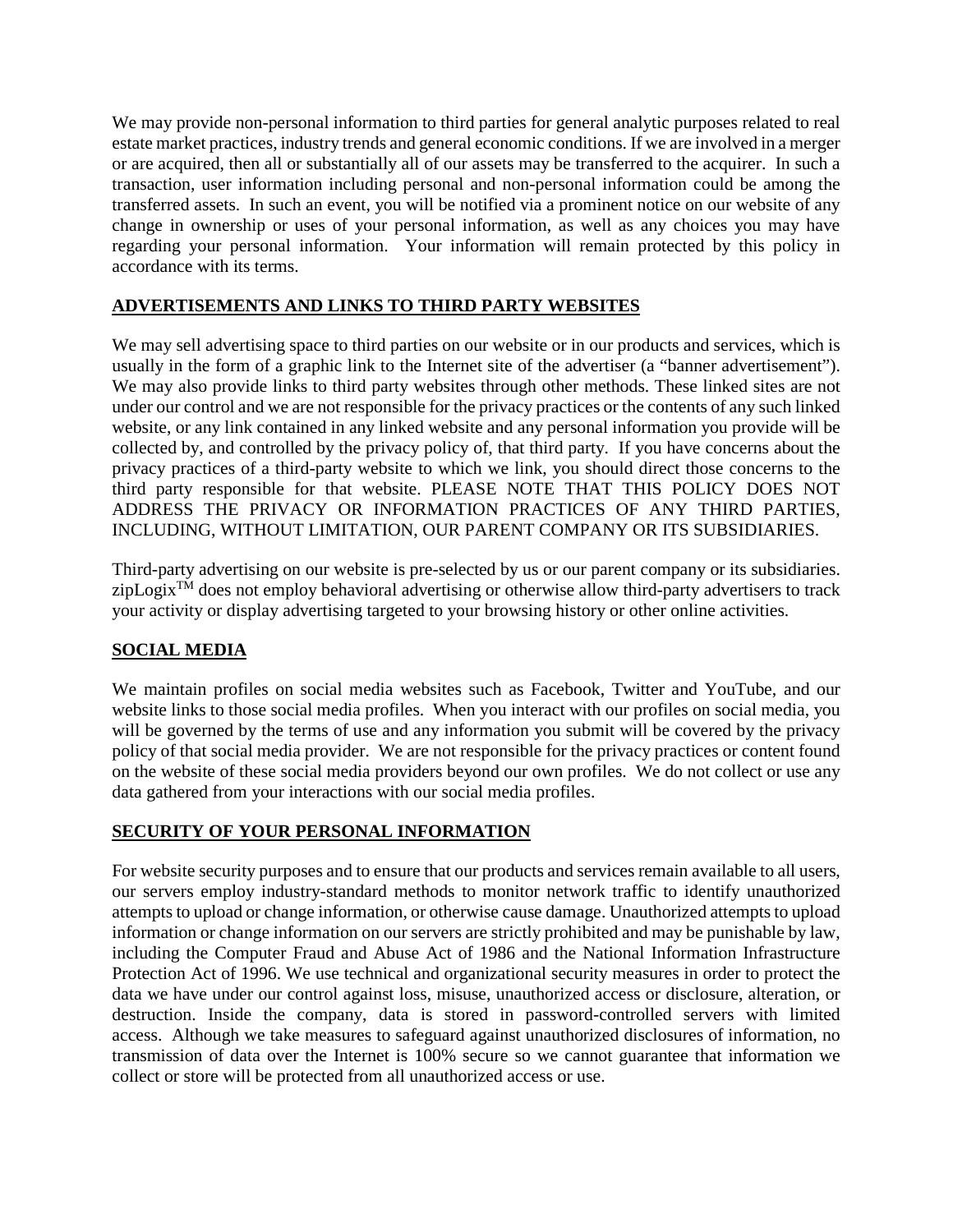You also have a significant role in protecting your information. Do not share your password or allow others to use your account. It is good practice for you to change your password regularly.

# **USE OF THE SITE BY CHILDREN**

Our website, products and services are not directed to individuals under the age of thirteen (13), and we request that such individuals do not provide personal information through our website, products or services. We do not knowingly collect information from individuals under the age of thirteen (13) and if we learn that we have collected personal information from such an individual, we will delete that information promptly on becoming aware of such collection.

# **CALIFORNIA RESIDENTS' PRIVACY RIGHTS**

California law permits users who are California residents to request from us a disclosure that (1) identifies the categories of Personal Information that we share with our parent company, subsidiaries, or third parties for marketing purposes and (2) provides the names of those companies with whom we share such information. If you are a California resident and wish to obtain a copy of this disclosure, please mail a written request to zipLogix<sup>TM</sup> LLC, Attn: California Privacy Disclosure, 18070 15 Mile Road, Fraser, Michigan 48026.

# **INTERNATIONAL USERS**

We do not intentionally collect information from users located outside the United States, Mexico or Canada. All information collected or stored by us is kept on servers located within the United States. If you are a user located outside the United States, when you enter your information, both personal and non-personal, into any of our products and services you consent to your information being transferred to and stored on servers located within the United States.

# **REVIEW/CORRECTION OF YOUR PERSONAL INFORMATION**

We market and sell several products and services. Our products and services that collect and use personal information provide, where appropriate, a method that allows you to inspect whether your personal information is correct and current. To reduce the possibility that some subscribers may attempt to share their access to and use of our products and services with non-subscribers, some of your information - once it is entered - may not be directly changeable by you.

If you wish to review, correct or update any personal information about you collected through our website or through your use of our products and services, please click on **SALES**, or write to us at: zipLogix<sup>™</sup> LLC, 18070 15 Mile Road, Fraser, Michigan 48026.

# **DELETION PRACTICES**

If you choose to delete your account, or your account becomes inactive (for example when you do not renew your subscription), information associated with your account may remain stored on our servers for a period of time that can vary subject to our data retention policies and other legal obligations. Our data retention policies for different types of data are set forth in our Terms of Use, which can be found [here.](https://ziplogix.com/eula/ziplogixeula.pdf)